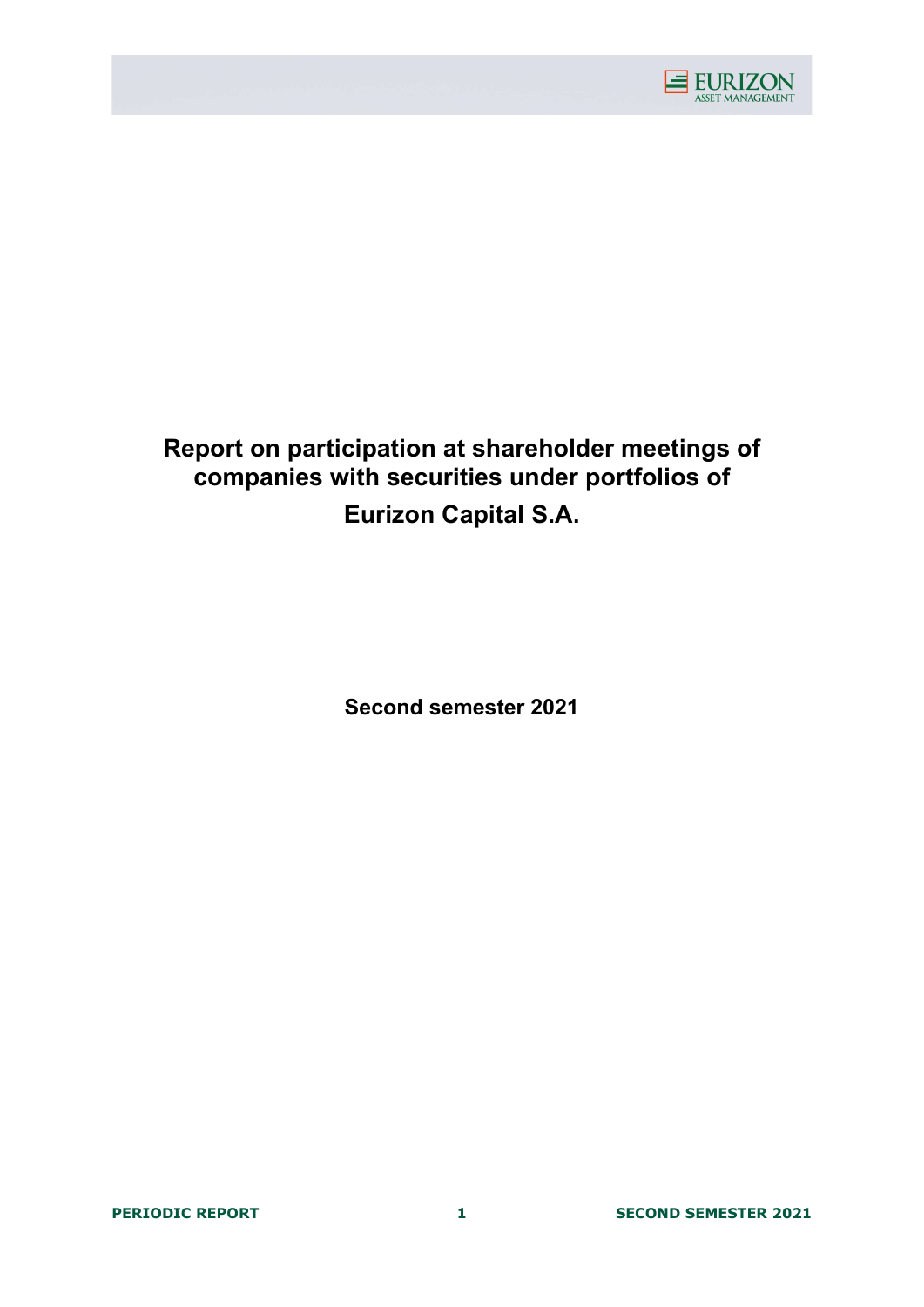

Please find the voting rights exerted linked to the procedure *Protocol of autonomy for the* management of conflicts of interests of Eurizon Capital S.A. during the second semester of 2021.

### PREMISES

As set forth in Directive 2010/43/EU (which describes the methods for implementing Directive 2009/65/EC, as regards organizational requirements, conflicts of interests, conduct of business, risk management and content of agreements entered into between a depositary and a management company) and related implementing regulations (CSSF Regulation 10-4 of December 22nd, 2010 as amended), Eurizon Capital S.A. (hereinafter "Company") has adopted a set of procedures and measures aimed at:

- monitoring the corporate events pertaining to the financial instruments held in the portfolio managed by the Company, when this is required by the characteristics of the financial instruments that incorporate rights to be exercised

- determine when and how participation and voting rights may be exercised based on a costbenefit analysis that also take into account objectives and investment policy of each managed portfolio.

The Company normally participates, on behalf of the own portfolios, in the shareholders' meetings of selected companies with listed shares, according to the advantage that this participation would bring to the managed portfolios, as well as for the opportunity to affect decisions regarding the shares with voting rights held by the Company.

As reported in its "Strategy for the exercise of participation and voting rights attached to the financial instruments held in the managed UCITS", Eurizon Capital SA has identified some quantitative and qualitative criteria to drive the decisions to exercise participation and voting rights at Shareholders Meetings.

The following items are among the most recurrent and significant ones in the agenda of the Shareholders Meetings in which Eurizon Capital S.A. casted its votes: the election of the corporate bodies of the issuers listed on Italian Stock Exchange, the remuneration of the executives, the capital allocation and the Shareholder Proposals on ESG matters

### MEETING PARTICIPATION FOR THE SECOND SEMESTER OF 2021

During the second semester of 2021, prior communication to the Independent Directors, Eurizon Capital S.A. participated to 18 Shareholders Meetings of selected companies with shares listed on the Italian Stock Exchange (17%) and on foreign exchanges (83%).

Eurizon Capital S.A. has exercised its voting rights inherent to the securities present in the portfolio managed by the Company in the sole interest of the beneficiaries, participating by proxy through the Trevisan & Associates Law Firm or by using a proxy platform specialized in electronic voting (ISS).

The list of the Shareholder Meetings in which Eurizon Capital S.A. intervened on behalf of portfolio of the Company in the second semester of 2021 is outlined below.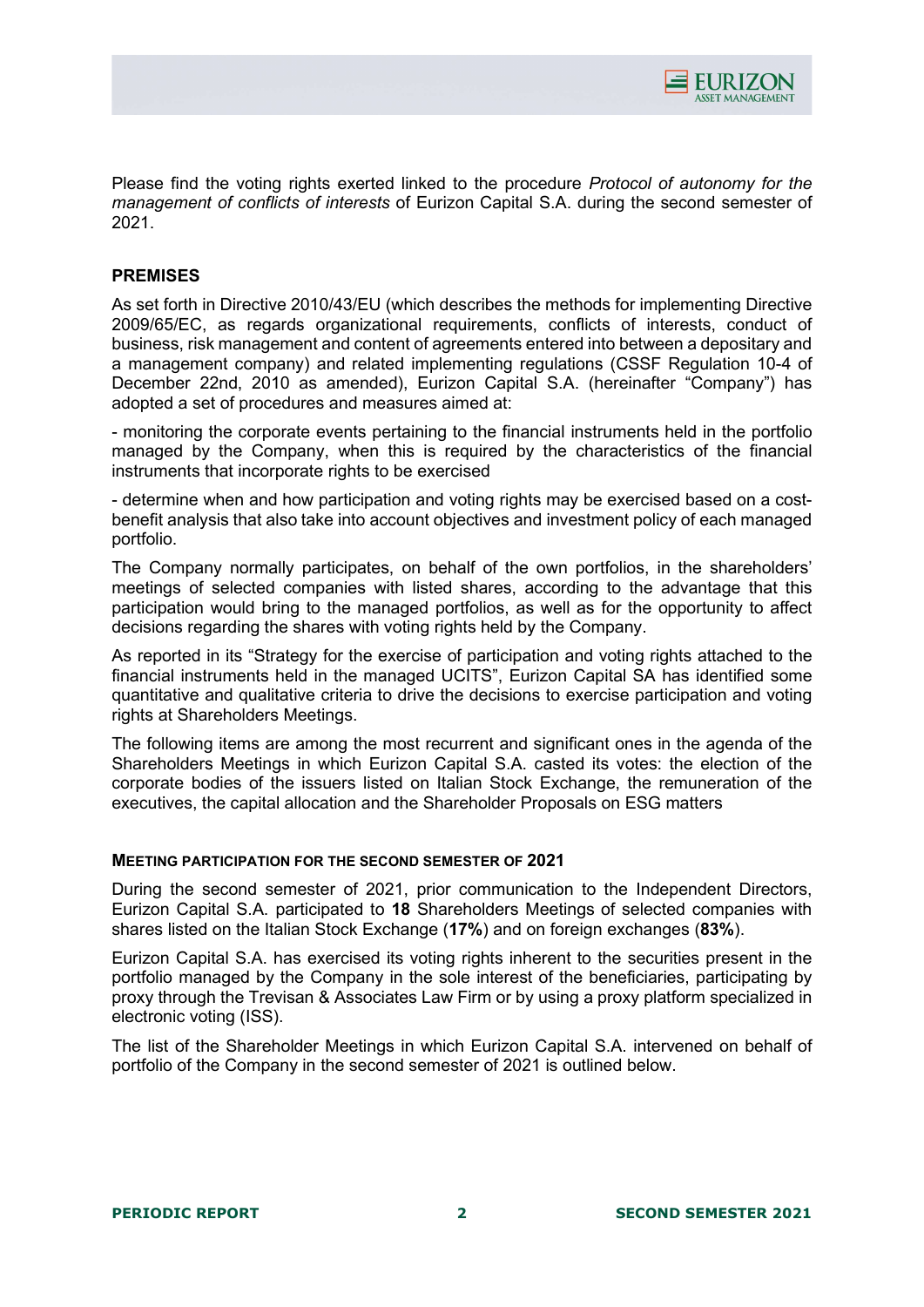

### Contribution to the election of members of the Board of Directors and Board of Statutory Auditors, through the slate voting mechanism, representing minority shareholders

Eurizon Capital S.A. participated at 2 Shareholder Meetings at companies listed on the Italian Stock Exchange with the aim of contributing to the election of members of the Board of Directors and Boards of Statutory Auditors through the slate voting mechanism representing minority shareholders.

Participation has been realised by proxy through the Trevisan & Associates Law Firm.

Specifically, the company, together with other SGR associated with Assogestioni and others institutional foreign investors, submitted the slates for the appointment of the members of the Board of Directors or the Statutory Board, contributing to the election of 2 members of the Board of Directors, 2 members of the Statutory Board, including 1 effective auditor and 1 alternate auditor.

|                                            |                     |                                                                |                                   | <b>N. of Elected Candidates</b>        |                                                        |
|--------------------------------------------|---------------------|----------------------------------------------------------------|-----------------------------------|----------------------------------------|--------------------------------------------------------|
| <b>Company</b>                             | <b>Meeting Date</b> | <b>Partecipation</b><br><b>Criteria (election of</b><br>Board) | ndepende<br><b>Directors</b><br>н | <b>S</b><br>o<br>Audit<br>Effe<br>Stat | ይ<br>ပ္ပ<br>rnai<br>ē<br>Alterna<br>Statuto<br>Auditon |
| SESA S.p.A.                                | 26 August 2021      | <b>Directors</b>                                               |                                   |                                        |                                                        |
| DANIELI & C. Officine<br>Meccaniche S.p.A. | 28 October 2021     | Directors and<br><b>Statutory Auditors</b>                     |                                   | 1                                      |                                                        |
|                                            | <b>Total</b>        |                                                                | $\overline{2}$                    |                                        |                                                        |

 Participation at shareholder meetings of companies where Eurizon Capital S.A. as a significant share capital or shareholder meetings considered relevant in the interest of the assets managed or at which extraordinary transactions are approved

Eurizon Capital S.A. participated at 16 Shareholder Meetings at companies listed on the main European, US and Japan stock exchanges, according to quantitative and qualitative criteria that consist in participation in shareholders' meetings:

- of those companies where the Company holds a significant share capital as identified from time to time within the internal procedures, also interacting with the Board of Directors;

- that are deemed relevant to the managed assets benefit in order to identify situations of particular interest for the purpose of protecting and supporting the interests of minority shareholders

- where extraordinary operations are decided upon if, as regards the interests of the managed portfolios, such participation is needed to support or tackle the proposed operation.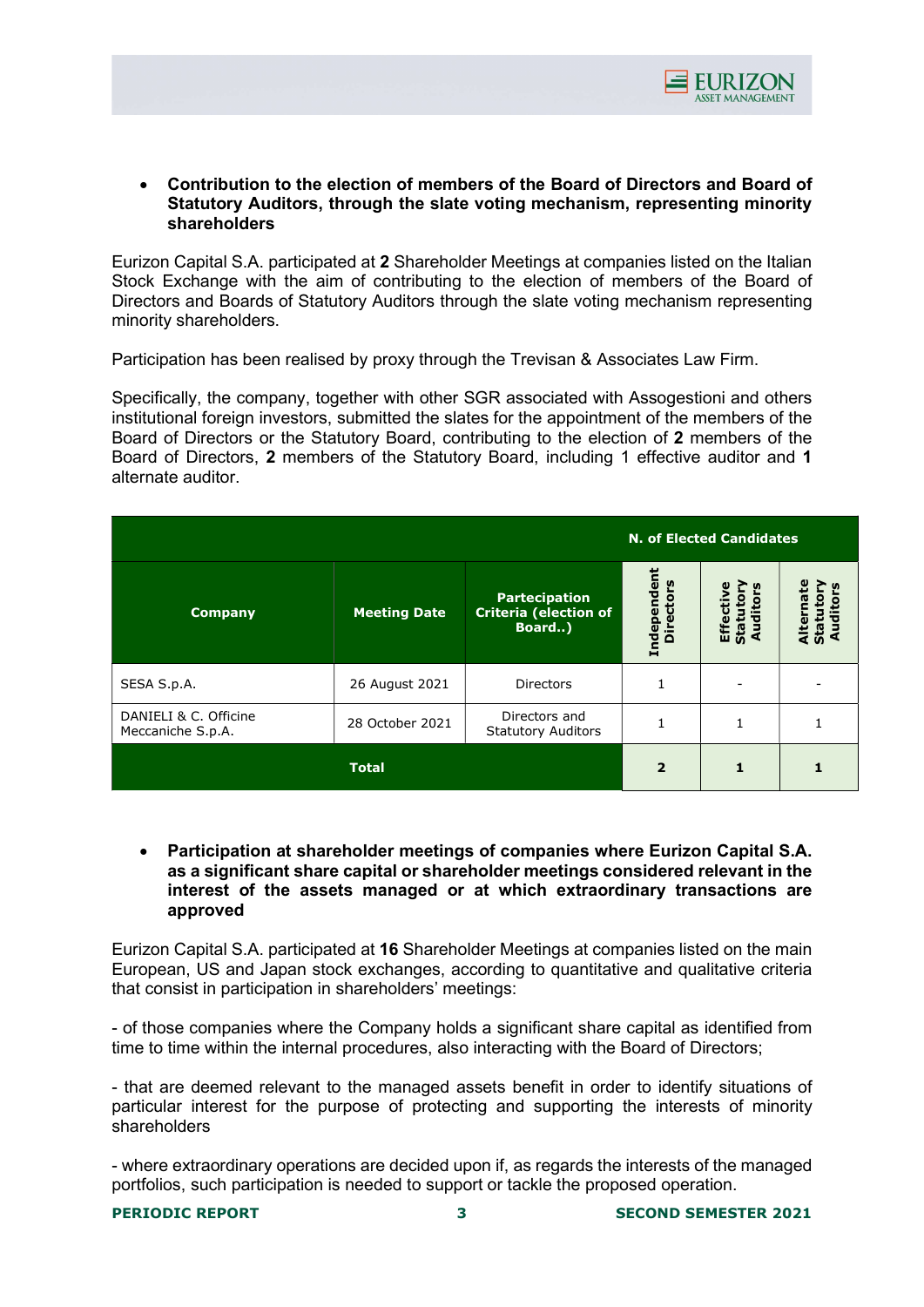

Participation has been realised by using a proxy platform specialized in electronic voting (ISS).

| <b>Company</b>                  | <b>Meeting Date</b> |
|---------------------------------|---------------------|
| Oracle Corp Japan               | 20 August 2021      |
| Prudential Plc                  | 27 August 2021      |
| NetApp, Inc.                    | 10 September 2021   |
| Conagra Brands, Inc.            | 15 September 2021   |
| FedEx Corporation               | 27 September 2021   |
| Sho-Bond Holdings Co., Ltd.     | 28 September 2021   |
| Freee K.K.                      | 29 September 2021   |
| NIKE, INC.                      | 06 October 2021     |
| Tesla Inc.                      | 07 October 2021     |
| The Procter & Gamble Company    | 12 October 2021     |
| Automatic Data Processing, Inc. | 10 November 2021    |
| Oracle Corporation              | 10 November 2021    |
| The Clorox Company              | 17 November 2021    |
| SECO S.p.A.                     | 19 November 2021    |
| Microsoft Corporation           | 30 November 2021    |
| Royal Dutch Shell Plc           | 10 December 2021    |

All the details about the meeting participation of Eurizon Capital S.A. are listed in the Annex:

- Meeting type
- Agenda
- Eurizon Capital S.A. voting instructions
- Voting outcome, including appointed candidates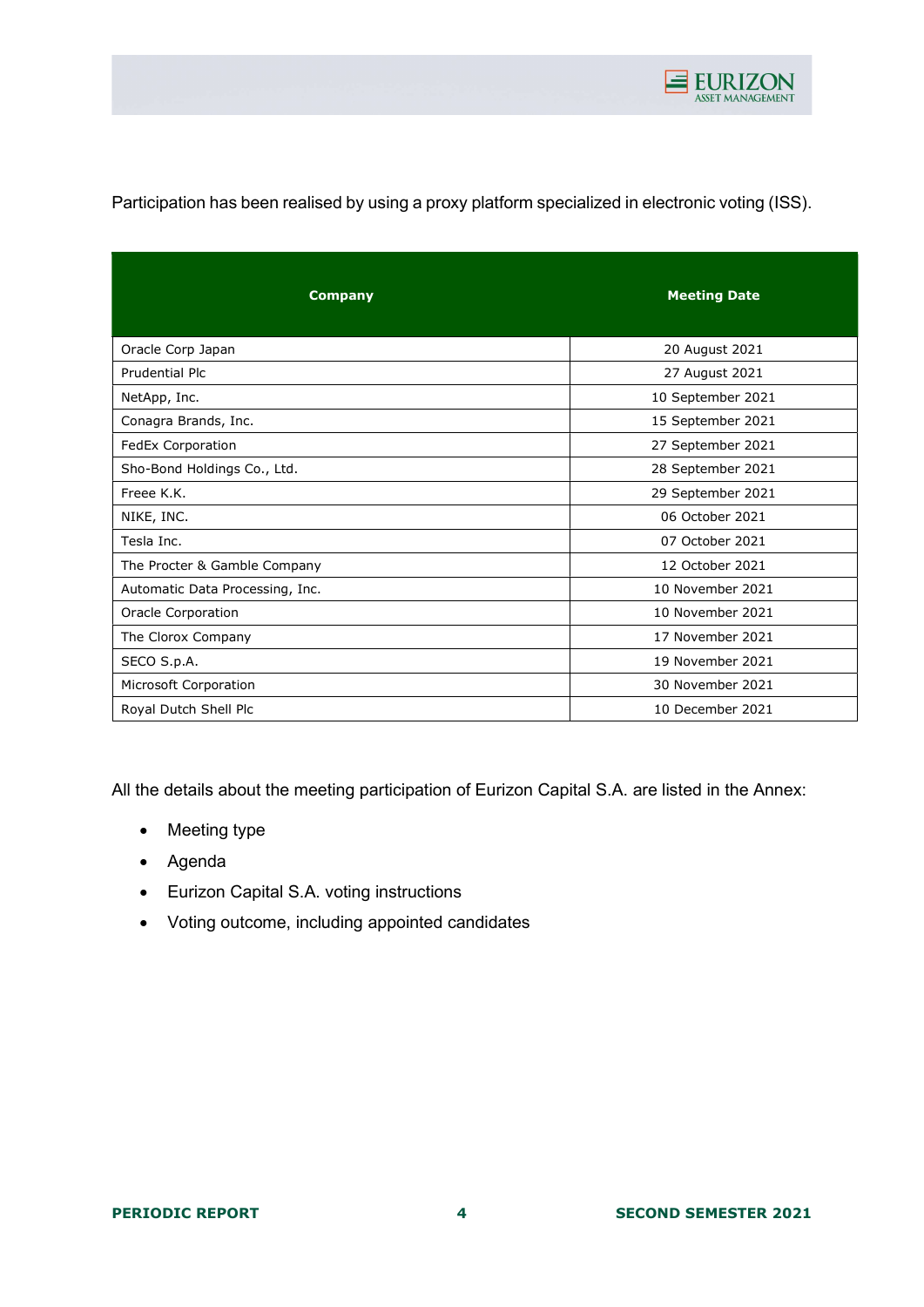

ANNEX

Details Shareholder Meetings Second semester 2021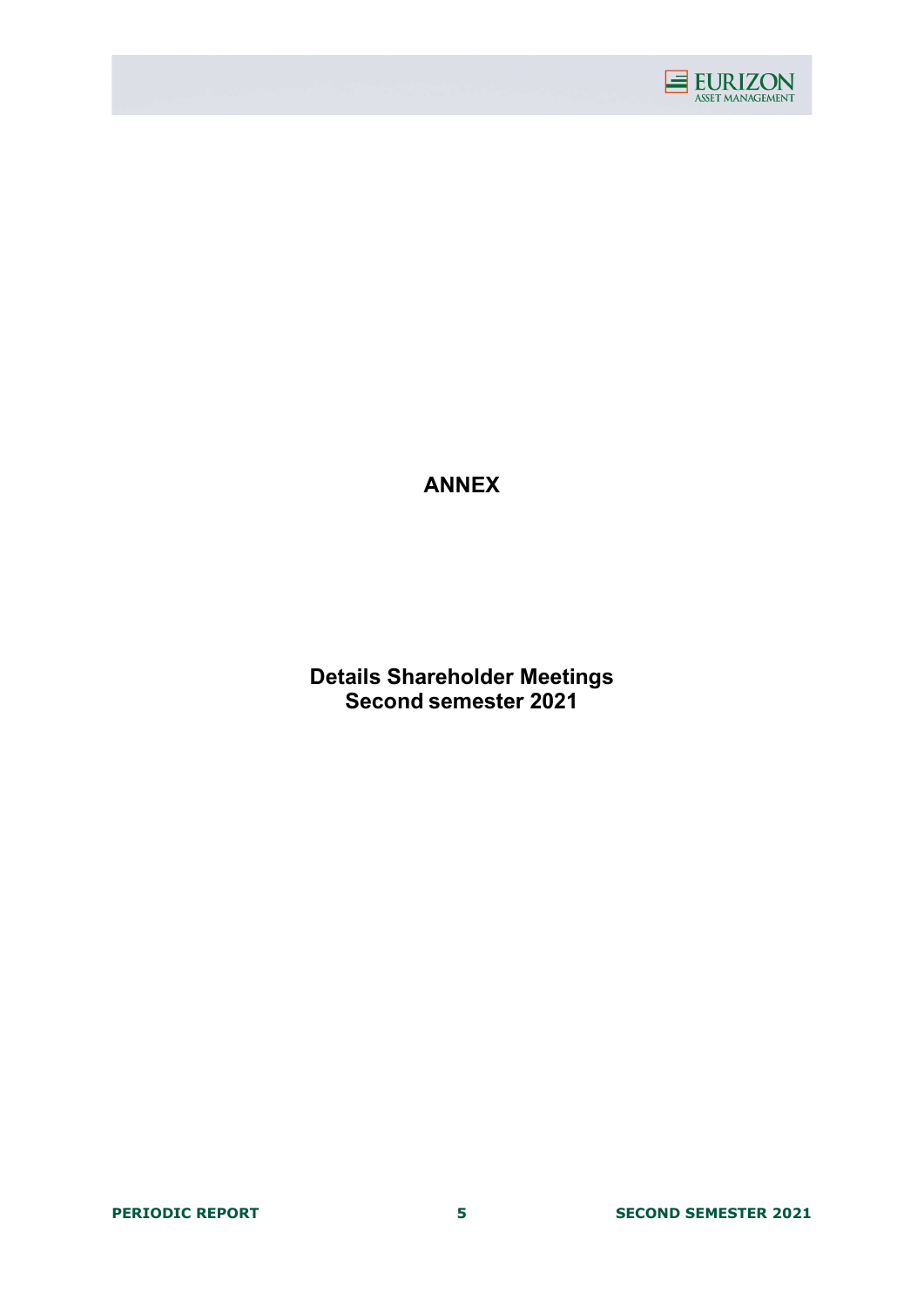

Contribution to the election of members of the Board of Directors and Board of Statutory Auditors, through the slate voting mechanism, representing minority shareholders

| Company            | <b>Company Listed on</b> | <b>Meeting date</b> | <b>Meeting Type</b> | <b>Proxy</b>                       |
|--------------------|--------------------------|---------------------|---------------------|------------------------------------|
| <b>SESA S.p.A.</b> | Borsa Italiana           | 26/08/2021          | Ordinary            | "Trevisan &<br>Associati" Law Firm |

|             |                                                                            |                                                   | <b>Results and</b>         |  |  |
|-------------|----------------------------------------------------------------------------|---------------------------------------------------|----------------------------|--|--|
| <b>Item</b> | Proposal                                                                   | <b>ECSA voting</b>                                | <b>Appointed</b>           |  |  |
|             |                                                                            | instruction                                       | candidates                 |  |  |
|             | <b>Ordinary Business</b><br><b>Management Proposals</b>                    |                                                   |                            |  |  |
| 1.1         | <b>Accept Financial Statements and Statutory Reports</b>                   | <b>FOR</b>                                        | Approved                   |  |  |
| 1.2         | Approve Allocation of Income                                               | <b>FOR</b>                                        | Approved                   |  |  |
| 2.1         | <b>Approve Remuneration Policy</b>                                         | <b>AGAINST</b>                                    | Approved                   |  |  |
| 2.2         | Approve Second Section of the Remuneration Report                          | <b>FOR</b>                                        | Approved                   |  |  |
| 3.1         | <b>Fix Number of Directors</b>                                             | <b>FOR</b>                                        | Approved                   |  |  |
| 3.2         | <b>Fix Board Terms for Directors</b>                                       | <b>FOR</b>                                        | Approved                   |  |  |
|             | <b>Shareholder Proposal</b>                                                |                                                   |                            |  |  |
| 3.3         | Elect Directors (Bundled)                                                  | <b>FOR</b><br><b>ASSOGESTIONI</b><br><b>SLATE</b> | Giuseppe Cerati<br>(Chair) |  |  |
|             | <b>Management Proposals</b>                                                |                                                   |                            |  |  |
| 3.4         | <b>Elect Board Chair</b>                                                   | <b>FOR</b>                                        | Approved                   |  |  |
| 3.5         | Approve Remuneration of Directors                                          | <b>FOR</b>                                        | Approved                   |  |  |
| 4           | Authorize Share Repurchase Program and Reissuance<br>of Repurchased Shares | <b>FOR</b>                                        | Approved                   |  |  |
| 5           | Approve Auditors and Authorize Board to Fix Their<br>Remuneration          | <b>FOR</b>                                        | Approved                   |  |  |

|                                              | List of portfolios |
|----------------------------------------------|--------------------|
| Eurizon Fund - Equity Italy Smart Volatility |                    |
| Eurizon Fund - Italian Equity Opportunities  |                    |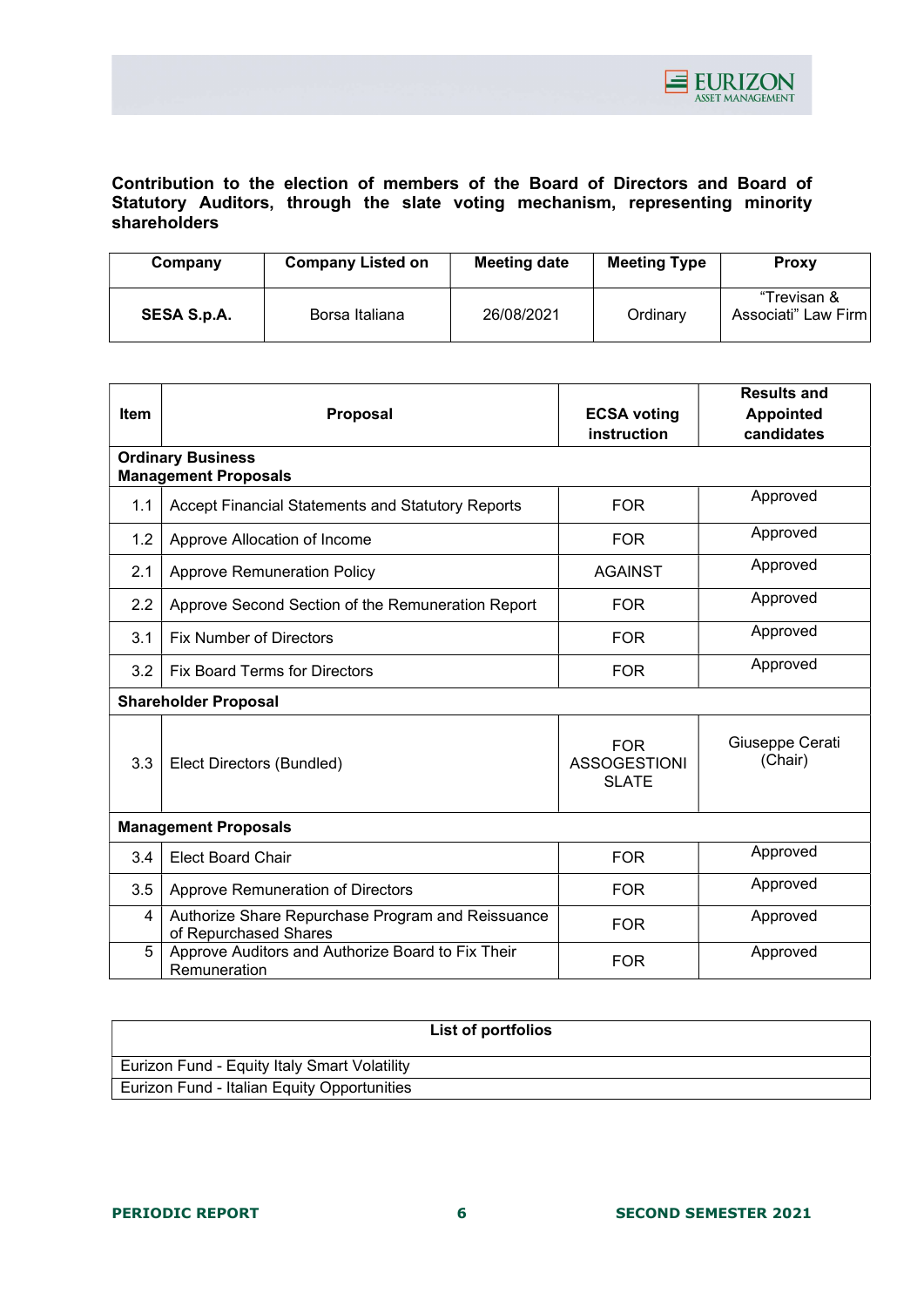

| Company                                  | <b>Company Listed on</b> | <b>Meeting date</b> | <b>Meeting Type</b> | <b>Proxy</b>                          |
|------------------------------------------|--------------------------|---------------------|---------------------|---------------------------------------|
| DANIELI&C. Officine<br>Meccaniche S.p.A. | Borsa Italiana           | 28/10/2021          | Ordinary            | "Trevisan &<br>Associati" Law<br>Firm |

| <b>Item</b>                                            | Proposal                                                                                                      | <b>ECSA voting</b><br>instruction                 | <b>Results and</b><br><b>Appointed</b><br>candidates          |  |
|--------------------------------------------------------|---------------------------------------------------------------------------------------------------------------|---------------------------------------------------|---------------------------------------------------------------|--|
| <b>Ordinary Business</b><br><b>Management Proposal</b> |                                                                                                               |                                                   |                                                               |  |
| $\mathbf{1}$                                           | Approve Financial Statements, Statutory Reports,<br>and Allocation of Income                                  | <b>FOR</b>                                        | Approved                                                      |  |
|                                                        | <b>Shareholder Proposals</b>                                                                                  |                                                   |                                                               |  |
| 2.1                                                    | <b>Fix Number of Directors</b>                                                                                | <b>FOR</b>                                        | Approved                                                      |  |
| 2.2.1<br>to<br>2.2.2                                   | Slate 1 Submitted by Sind International Srl<br>Slate 2 Submitted by Institutional Investors<br>(Assogestioni) | <b>FOR</b><br><b>ASSOGESTIONI</b><br><b>SLATE</b> | Giulio Gallazzi                                               |  |
| 2.3                                                    | Approve Remuneration of Directors                                                                             | <b>FOR</b>                                        | Approved                                                      |  |
| 3.1.1<br>to<br>3.1.2                                   | Slate 1 Submitted by Sind International Srl<br>Slate 2 Submitted by Institutional Investors<br>(Assogestioni) | <b>FOR</b><br><b>ASSOGESTIONI</b><br><b>SLATE</b> | Davide Barbieri<br>(Chair)<br>Emanuela Rollino<br>(Alternate) |  |
| 3.2                                                    | Appoint Chairman of Internal Statutory Auditors                                                               | <b>FOR</b>                                        | Approved                                                      |  |
| 3.3                                                    | Approve Internal Auditors' Remuneration                                                                       | <b>FOR</b>                                        | Approved                                                      |  |
| <b>Management Proposals</b>                            |                                                                                                               |                                                   |                                                               |  |
| 4                                                      | Approve Second Section of the Remuneration Report                                                             | <b>AGAINST</b>                                    | Approved                                                      |  |
| 5                                                      | Authorize Share Repurchase Program and<br>Reissuance of Repurchased Shares                                    | <b>FOR</b>                                        | Approved                                                      |  |

|                                                    | List of portfolios |
|----------------------------------------------------|--------------------|
| <b>Eurizon Fund - Italian Equity Opportunities</b> |                    |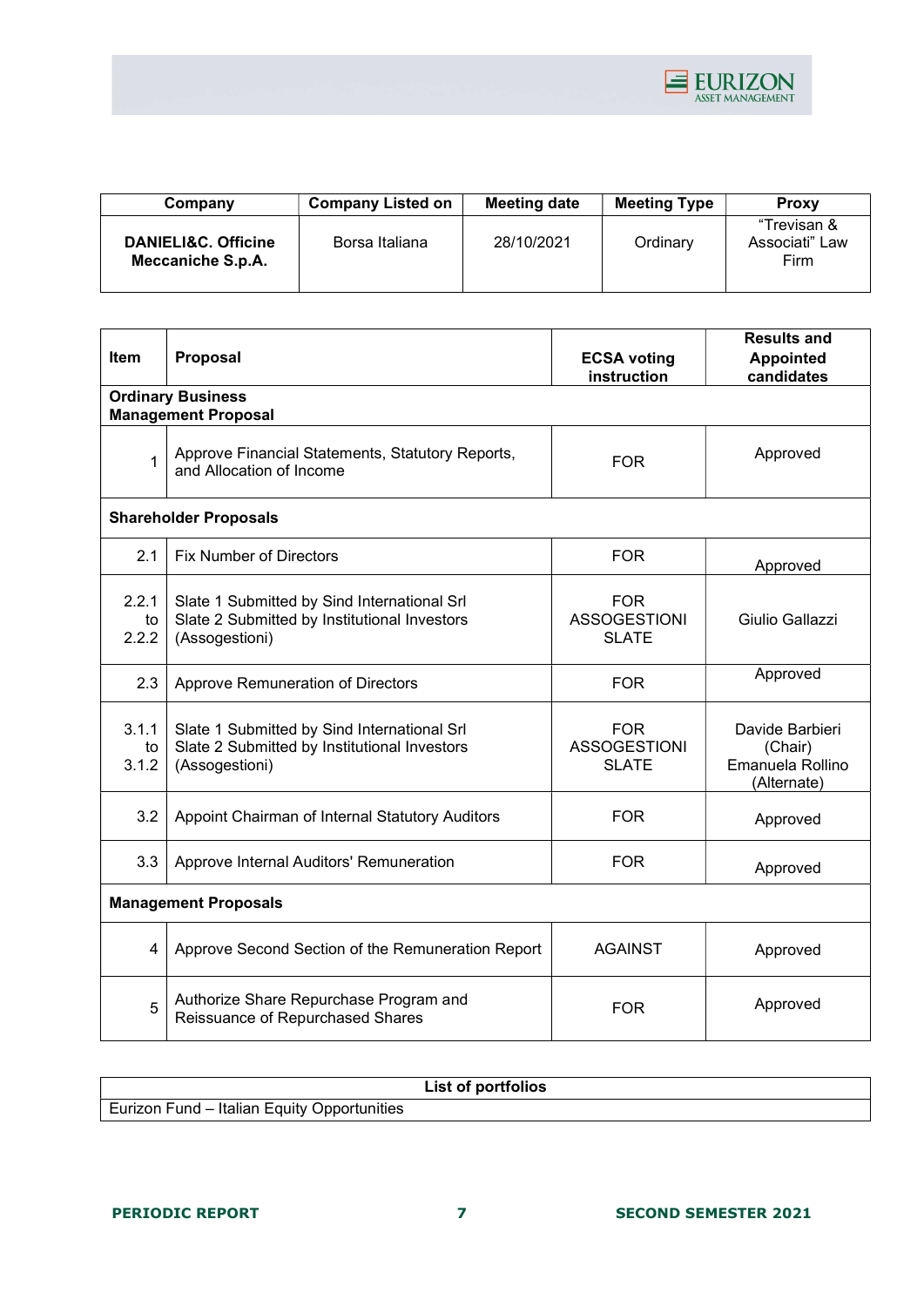

## Participation at shareholder meetings of companies where Eurizon Capital S.A. as a significant share capital or shareholder meetings considered relevant in the interest of the assets managed or at which extraordinary transactions are approved

| Company                  | <b>Company Listed on</b> | <b>Meeting date</b> | <b>Meeting Type</b> | Proxy                      |
|--------------------------|--------------------------|---------------------|---------------------|----------------------------|
| <b>Oracle Corp Japan</b> | Tokyo Stock<br>Exchange  | 20/08/2021          | Ordinary            | <b>Electronic Platform</b> |

| <b>Item</b>                | <b>Proposal</b>                                           | <b>ECSA voting</b><br>instruction | <b>Results</b> |
|----------------------------|-----------------------------------------------------------|-----------------------------------|----------------|
| <b>Management Proposal</b> |                                                           |                                   |                |
| 1                          | Amend Articles to Allow Virtual Only Shareholder Meetings | <b>AGAINST</b>                    | Approved       |
| 2.1                        | Elect Director Misawa, Toshimitsu                         | <b>AGAINST</b>                    | Approved       |
| 2.2                        | Elect Director Krishna Sivaraman                          | <b>FOR</b>                        | Approved       |
| 2.3                        | <b>Elect Director Garrett Ilg</b>                         | <b>FOR</b>                        | Approved       |
| 2.4                        | Elect Director Vincent S. Grelli                          | <b>FOR</b>                        | Approved       |
| 2.5                        | <b>Elect Director Kimberly Woolley</b>                    | <b>AGAINST</b>                    | Approved       |
| 2.6                        | Elect Director Fujimori, Yoshiaki                         | <b>FOR</b>                        | Approved       |
| 2.7                        | Elect Director John L. Hall                               | <b>AGAINST</b>                    | Approved       |
| 2.8                        | Elect Director Natsuno, Takeshi                           | <b>FOR</b>                        | Approved       |

|                                 | List of portfolios |
|---------------------------------|--------------------|
| Eurizon Fund - Equity Japan LTE |                    |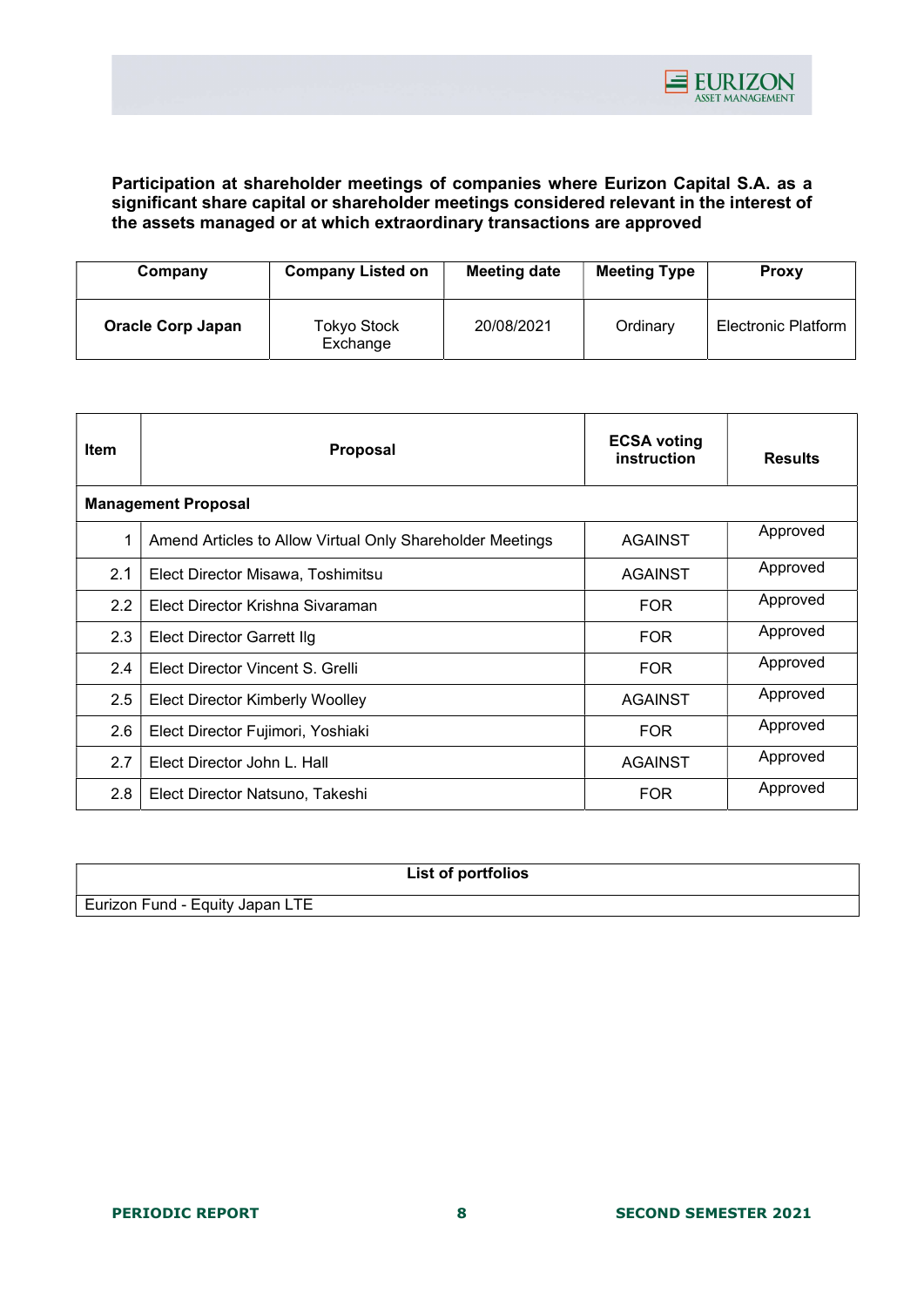

| Company               | <b>Company Listed on</b> | Meeting date | <b>Meeting Type</b> | <b>Proxy</b>               |
|-----------------------|--------------------------|--------------|---------------------|----------------------------|
| <b>Prudential PIC</b> | London Stock<br>Exchange | 27/08/2021   | Extraordinary       | <b>Electronic Platform</b> |

| <b>Item</b><br><b>Proposal</b> |                                                                                            | <b>ECSA voting</b><br>instruction | <b>Results</b> |  |
|--------------------------------|--------------------------------------------------------------------------------------------|-----------------------------------|----------------|--|
| <b>Management Proposals</b>    |                                                                                            |                                   |                |  |
|                                | Approve Matters Relating to the Demerger of the<br>Jackson Group from the Prudential Group | <b>FOR</b>                        | Approved       |  |

| List of portfolios                                                          |
|-----------------------------------------------------------------------------|
| Eurizon Alternative Sicav - Global Asset Allocation Fund                    |
| Institutional Solutions FCP-SIF - Montecuccoli Diversified Multi-Asset Fund |
| Eurizon Investment Sicay - Mercurio 3                                       |
| Eurizon Fund - Equity Europe LTE                                            |
| Eurizon Next - Strategia Azionaria ESG                                      |
| Eurizon Fund - Equity World LTE                                             |
| Eurizon Fund - Top European Research                                        |
| Eurizon Investment Sicav - Flexible Equity Ethical Selection                |
| Eurizon Investment Sicav - Sustainable Equity Europe                        |
| Eurizon Fund - Equity People                                                |
| Eurizon Investment Sicav - Flexible Multiasset                              |
| Eurizon Fund - Sustainable Multiasset                                       |
| Eurizon Fund - Equity Europe ESG LTE                                        |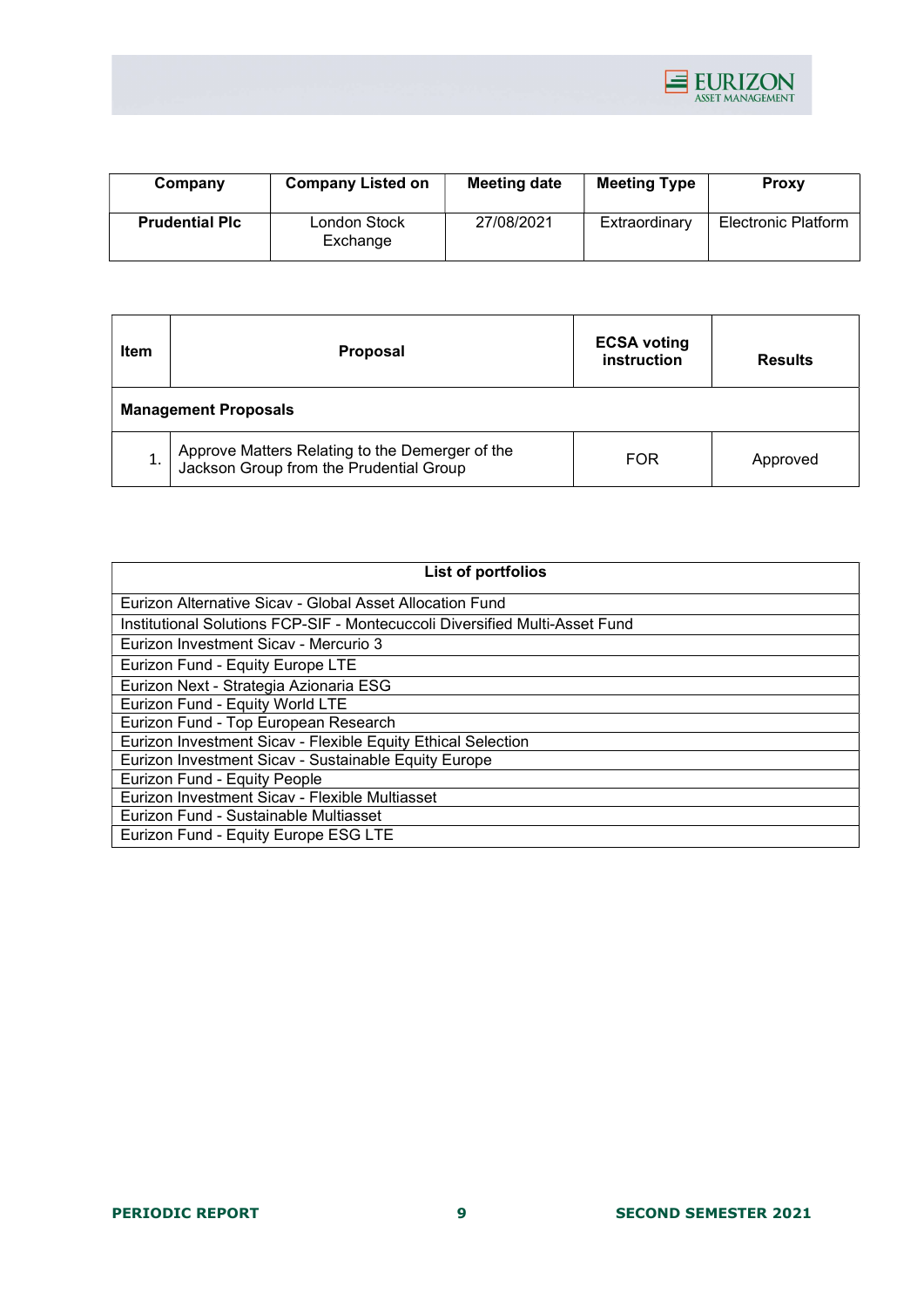

| Company      | <b>Company Listed on</b> | <b>Meeting date</b> | <b>Meeting Type</b> | <b>Proxy</b>               |
|--------------|--------------------------|---------------------|---------------------|----------------------------|
| NetApp, Inc. | <b>NASDAQ</b>            | 10/09/2021          | Ordinarv            | <b>Electronic Platform</b> |

| Item            | <b>Proposal</b>                                                                 | <b>ECSA voting</b><br>instruction | <b>Results</b> |
|-----------------|---------------------------------------------------------------------------------|-----------------------------------|----------------|
|                 | <b>Management Proposals</b>                                                     |                                   |                |
| 1a.             | Elect Director T. Michael Nevens                                                | <b>FOR</b>                        | Approved       |
| $1b$ .          | Elect Director Deepak Ahuja                                                     | <b>FOR</b>                        | Approved       |
| 1c.             | <b>Elect Director Gerald Held</b>                                               | <b>FOR</b>                        | Approved       |
| 1d.             | Elect Director Kathryn M. Hill                                                  | <b>FOR</b>                        | Approved       |
| 1e <sub>1</sub> | Elect Director Deborah L. Kerr<br><b>FOR</b>                                    |                                   | Approved       |
| 1f.             | <b>FOR</b><br>Elect Director George Kurian                                      |                                   | Approved       |
| 1g.             | <b>Elect Director Carrie Palin</b>                                              | <b>FOR</b>                        | Approved       |
| 1h.             | <b>FOR</b><br>Elect Director Scott F. Schenkel                                  |                                   | Approved       |
| 1i.             | <b>FOR</b><br>Elect Director George T. Shaheen                                  |                                   | Approved       |
| 2.              | Advisory Vote to Ratify Named Executive Officers'<br><b>FOR</b><br>Compensation |                                   | Approved       |
| 3.              | Ratify Deloitte & Touche LLP as Auditors                                        | <b>FOR</b>                        | Approved       |
| 4.              | Approve Omnibus Stock Plan<br><b>FOR</b>                                        |                                   | Approved       |
| 5.              | Amend Qualified Employee Stock Purchase Plan                                    |                                   | Approved       |
| 6.              | Provide Right to Act by Written Consent                                         | <b>FOR</b>                        | Approved       |
|                 | <b>Shareholder Proposals</b>                                                    |                                   |                |
| 7.              | Provide Right to Act by Written Consent                                         | <b>FOR</b>                        | Approved       |

| List of portfolios                                                               |  |  |  |
|----------------------------------------------------------------------------------|--|--|--|
| Eurizon Fund - Equity World LTE                                                  |  |  |  |
| Eurizon Fund - Equity USA LTE                                                    |  |  |  |
| Eurizon Fund - Conservative Allocation                                           |  |  |  |
| Eurizon Fund - Flexible US Strategy                                              |  |  |  |
| Eurizon Investment Sicav - Flexible Equity Strategy 3                            |  |  |  |
| Institutional Solutions Fund FCP-SIF - Montecuccoli Diversified Multi-Asset Fund |  |  |  |
| Eurizon Fund - Azioni Strategia Flessibile                                       |  |  |  |
| Eurizon Investment Sicav - Flexible Equity Ethical Selection                     |  |  |  |
| Eurizon Fund - Equity USA ESG LTE                                                |  |  |  |
| Eurizon Fund - Equity North America LTE                                          |  |  |  |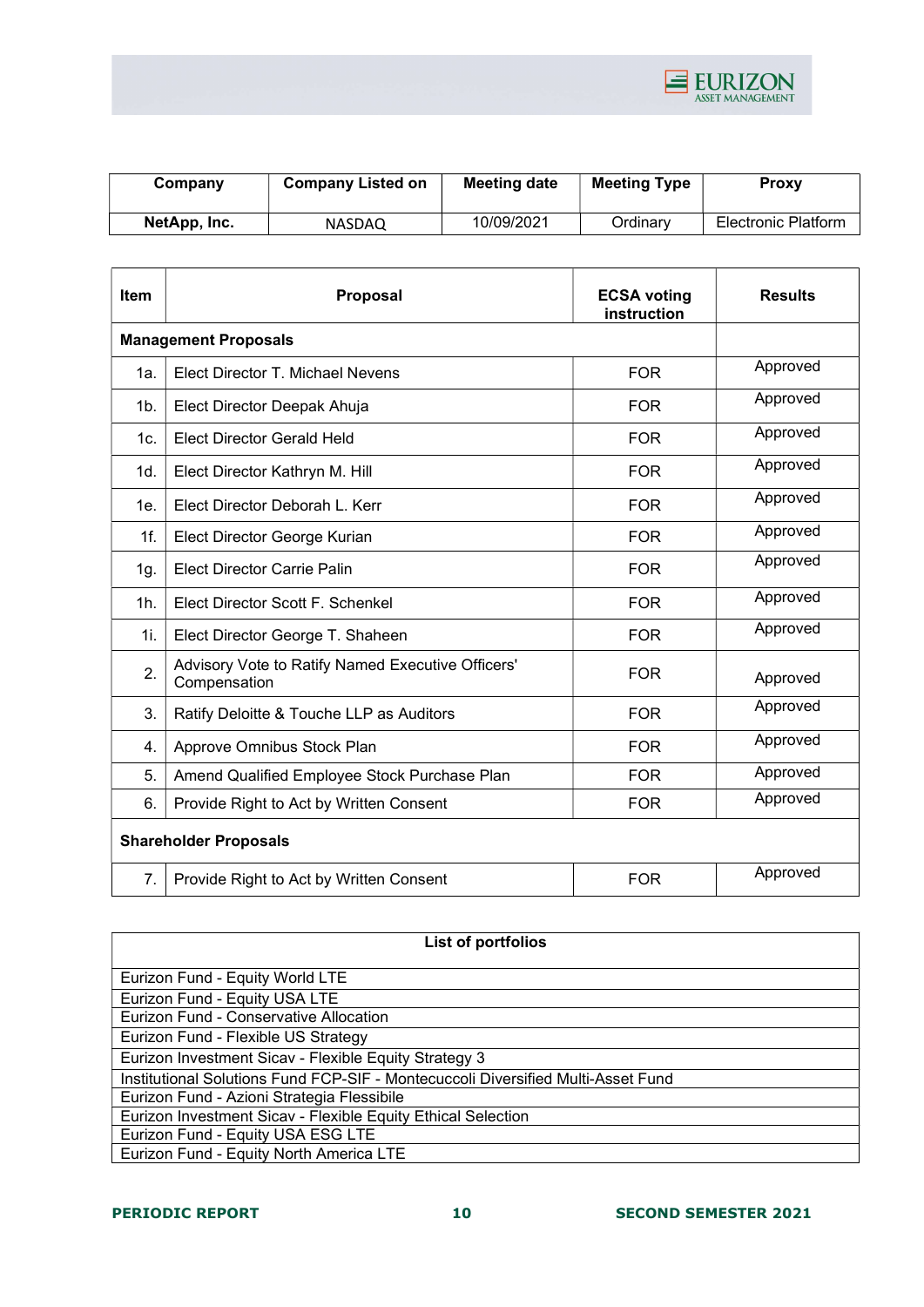

| Company              | <b>Company Listed</b><br>on | Meeting date | <b>Meeting Type</b> | <b>Proxy</b>               |
|----------------------|-----------------------------|--------------|---------------------|----------------------------|
| Conagra Brands, Inc. | New York Stock<br>Exchange  | 15/09/2021   | Ordinary            | <b>Electronic Platform</b> |

| Item                         | <b>Proposal</b>                                                   | <b>ECSA voting</b><br>instruction | <b>Results</b> |
|------------------------------|-------------------------------------------------------------------|-----------------------------------|----------------|
|                              | <b>Management Proposals</b>                                       |                                   |                |
| 1а.                          | Elect Director Anil Arora                                         | <b>FOR</b>                        | Approved       |
| 1b.                          | Elect Director Thomas "Tony" K. Brown                             | <b>FOR</b>                        | Approved       |
| 1c.                          | Elect Director Emanuel "Manny" Chirico                            | <b>FOR</b>                        | Approved       |
| 1d.                          | Elect Director Sean M. Connolly                                   | <b>FOR</b>                        | Approved       |
| 1e.                          | Elect Director Joie A. Gregor                                     | <b>FOR</b>                        | Approved       |
| $1f$ .                       | <b>Elect Director Fran Horowitz</b>                               | <b>FOR</b>                        | Approved       |
| 1g.                          | Elect Director Rajive Johri                                       | <b>FOR</b>                        | Approved       |
| 1h.                          | Elect Director Richard H. Lenny                                   | <b>FOR</b>                        | Approved       |
| 1i.                          | Elect Director Melissa Lora                                       | <b>FOR</b>                        | Approved       |
| 1j.                          | <b>Elect Director Ruth Ann Marshall</b>                           | <b>FOR</b>                        | Approved       |
| 1k.                          | Elect Director Craig P. Omtvedt                                   | <b>FOR</b>                        | Approved       |
| 11.                          | <b>Elect Director Scott Ostfeld</b>                               | <b>FOR</b>                        | Approved       |
| 2.                           | Ratify KPMG LLP as Auditors                                       | <b>FOR</b>                        | Approved       |
| 3.                           | Advisory Vote to Ratify Named Executive Officers'<br>Compensation | <b>FOR</b>                        | Approved       |
| <b>Shareholder Proposals</b> |                                                                   |                                   |                |
| 4.                           | Provide Right to Act by Written Consent                           | <b>FOR</b>                        | Approved       |

| List of portfolios                                    |  |  |  |
|-------------------------------------------------------|--|--|--|
| Eurizon Fund - Conservative Allocation                |  |  |  |
| Eurizon Fund - Azioni Strategia Flessibile            |  |  |  |
| Eurizon Fund - Equity USA ESG LTE                     |  |  |  |
| Eurizon Fund - Equity World LTE                       |  |  |  |
| Eurizon Fund - Flexible US Strategy                   |  |  |  |
| Eurizon Investment Sicav - Flexible Equity Strategy 3 |  |  |  |
| Eurizon Fund - Equity North America LTE               |  |  |  |
| Eurizon Fund - Equity USA LTE                         |  |  |  |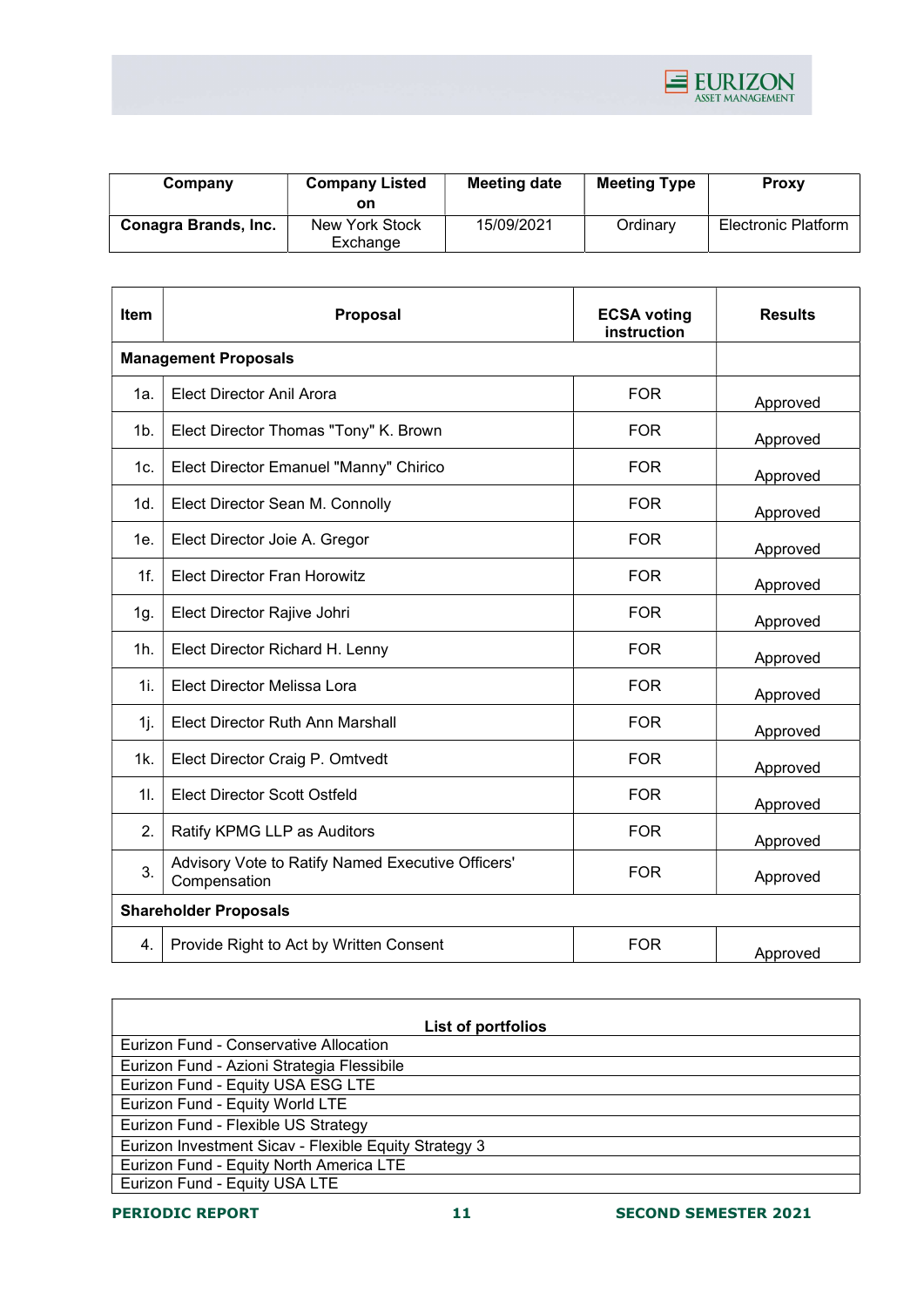

| Company                  | <b>Company Listed on</b> | Meeting date | <b>Meeting Type</b> | <b>Proxy</b>        |
|--------------------------|--------------------------|--------------|---------------------|---------------------|
| <b>FedEx Corporation</b> | New York Stock           | 27/09/2021   | Ordinary            | Electronic Platform |
|                          | Exchange                 |              |                     |                     |

| <b>Item</b>                 | <b>Proposal</b>                                                                       | <b>ECSA voting</b><br>instruction | <b>Results</b> |
|-----------------------------|---------------------------------------------------------------------------------------|-----------------------------------|----------------|
| <b>Management Proposals</b> |                                                                                       |                                   |                |
| 1a.                         | Elect Director Marvin R. Ellison                                                      | <b>FOR</b>                        | Approved       |
| 1 <sub>b</sub>              | Elect Director Susan Patricia Griffith                                                | <b>FOR</b>                        | Approved       |
| 1c.                         | Elect Director Kimberly A. Jabal                                                      | <b>FOR</b>                        | Approved       |
| 1d.                         | Elect Director Shirley Ann Jackson                                                    | <b>FOR</b>                        | Approved       |
| 1e                          | Elect Director R. Brad Martin                                                         | <b>FOR</b>                        | Approved       |
| 1f <sub>1</sub>             | Elect Director Joshua Cooper Ramo                                                     | <b>FOR</b>                        | Approved       |
| 1g.                         | Elect Director Susan C. Schwab                                                        | <b>FOR</b>                        | Approved       |
| $1h$ .                      | Elect Director Frederick W. Smith                                                     | <b>FOR</b>                        | Approved       |
| 1i.                         | Elect Director David P. Steiner                                                       | <b>FOR</b>                        | Approved       |
| 1j.                         | Elect Director Rajesh Subramaniam                                                     | <b>FOR</b>                        | Approved       |
| 1k.                         | Elect Director Paul S. Walsh                                                          | <b>FOR</b>                        | Approved       |
| 2.                          | Advisory Vote to Ratify Named Executive Officers'<br>Compensation                     | <b>FOR</b>                        | Approved       |
| 3.                          | Ratify Ernst & Young LLP as Auditors                                                  | <b>FOR</b>                        | Approved       |
|                             | <b>Shareholder Proposals</b>                                                          |                                   |                |
| 4.                          | Require Independent Board Chair                                                       | <b>FOR</b>                        | Not Approved   |
| 5.                          | Report on Alignment Between Company Values and<br><b>Electioneering Contributions</b> | <b>FOR</b>                        | Not Approved   |
| 6.                          | Report on Lobbying Payments and Policy                                                | <b>FOR</b>                        | Approved       |
| 7.                          | Report on Racism in Corporate Culture                                                 | <b>FOR</b>                        | Not Approved   |
| 8.                          | Submit Severance Agreement (Change-in-Control) to<br><b>Shareholder Vote</b>          | <b>FOR</b>                        | Approved       |

| List of portfolios                             |  |  |
|------------------------------------------------|--|--|
| Eurizon Next - Strategia Absolute Return       |  |  |
| Eurizon Fund - Equity World LTE                |  |  |
| Eurizon Investment Sicav - Flexible Multiasset |  |  |
| Eurizon Fund - Equity North America LTE        |  |  |
| Eurizon Fund - Equity USA ESG LTE              |  |  |
| Eurizon Fund - Equity Innovation               |  |  |
| Eurizon Fund - Equity USA LTE                  |  |  |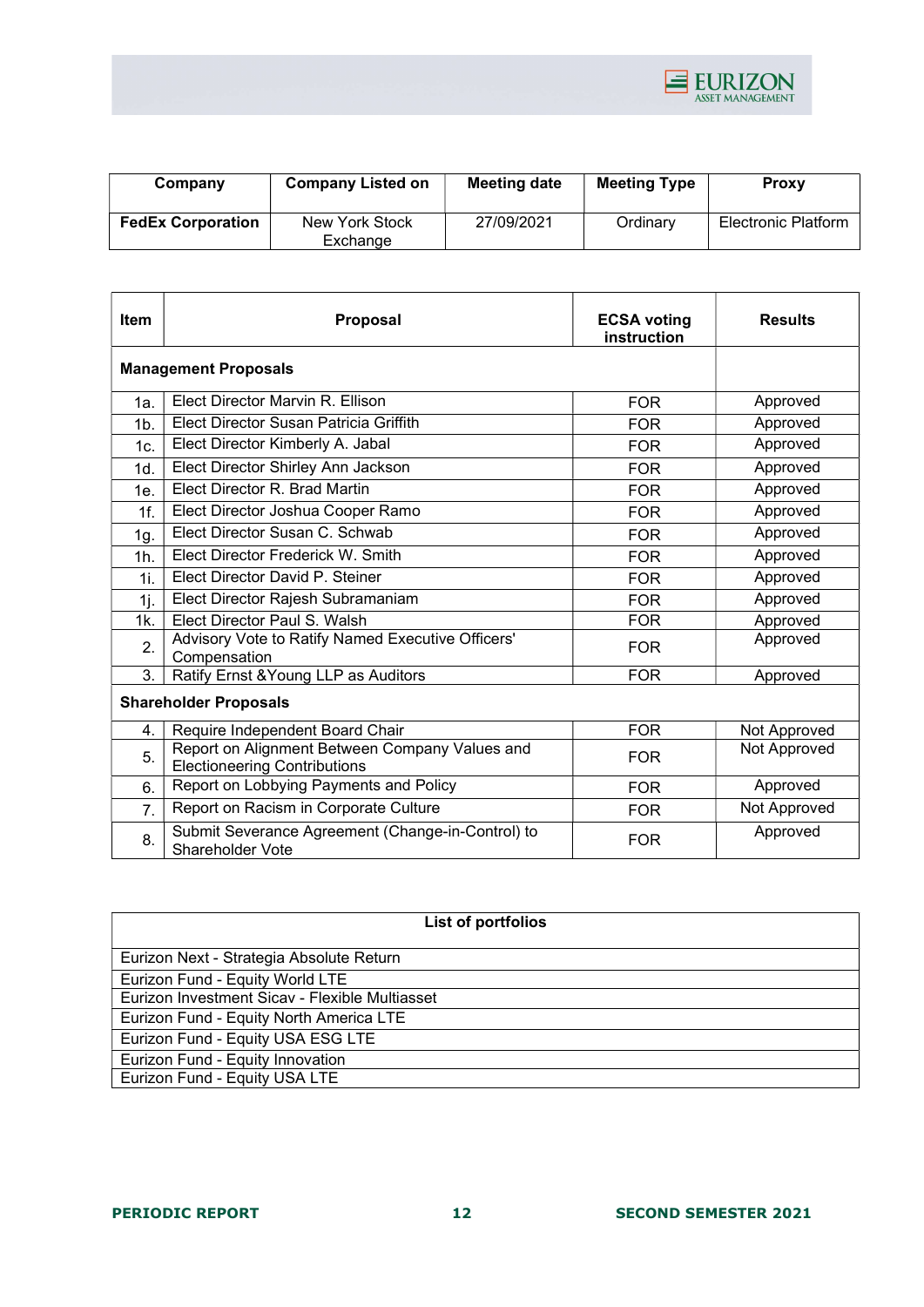

| Company                               | <b>Company Listed on</b> | <b>Meeting date</b> | <b>Meeting Type</b> | <b>Proxy</b>               |
|---------------------------------------|--------------------------|---------------------|---------------------|----------------------------|
| <b>Sho-Bond Holdings</b><br>Co., Ltd. | Tokyo Stock<br>Exchange  | 28/09/2021          | Ordinary            | <b>Electronic Platform</b> |

| Item | Proposal                                                            | <b>ECSA voting</b><br>instruction | <b>Results</b> |
|------|---------------------------------------------------------------------|-----------------------------------|----------------|
|      | <b>Management Proposals</b>                                         |                                   |                |
| 1    | Approve Allocation of Income, with a Final Dividend of JPY<br>65.5  | <b>FOR</b>                        | Approved       |
| 2.1  | Elect Director Kishimoto, Tatsuya                                   | <b>FOR</b>                        | Approved       |
| 2.2  | Elect Director Takeo, Koyo                                          | <b>FOR</b>                        | Approved       |
| 2.3  | Elect Director Tojo, Shunya                                         | <b>FOR</b>                        | Approved       |
| 2.4  | Elect Director Sekiguchi, Yasuhiro                                  | <b>FOR</b>                        | Approved       |
| 2.5  | Elect Director Naraoka, Shigeru                                     | <b>FOR</b>                        | Approved       |
| 3.1  | Elect Director and Audit Committee Member Miura, Satoru             | <b>FOR</b>                        | Approved       |
| 3.2  | Elect Director and Audit Committee Member Hongo, Akira              | <b>FOR</b>                        | Approved       |
| 3.3  | Elect Director and Audit Committee Member Kuwano, Reiko             | <b>FOR</b>                        | Approved       |
| 4    | Elect Alternate Director and Audit Committee Member Ikeda,<br>Yukio | <b>FOR</b>                        | Approved       |

|                                         | List of portfolios |
|-----------------------------------------|--------------------|
| Eurizon Fund - Sustainable Japan Equity |                    |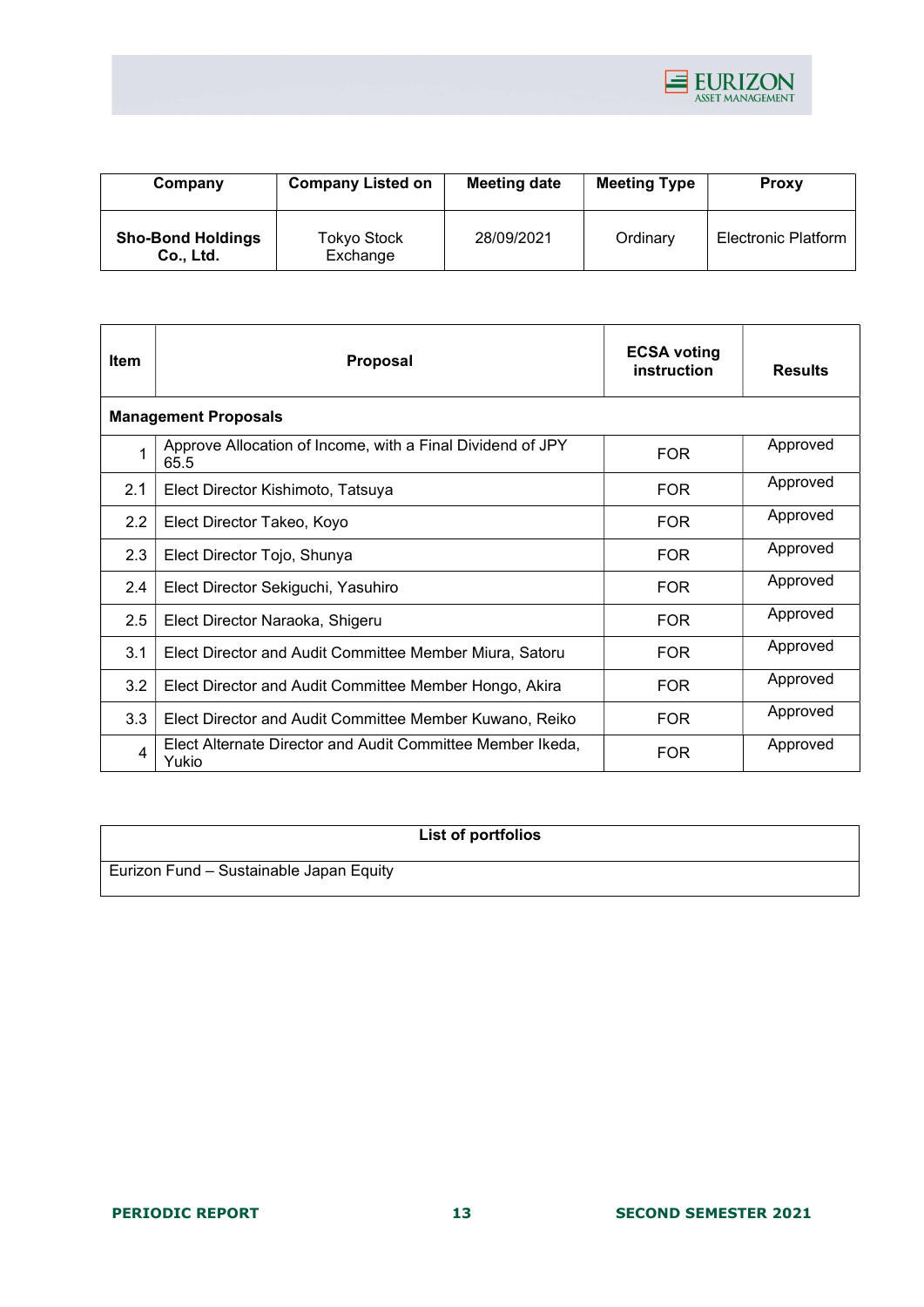

| Company    | <b>Company Listed on</b>       | <b>Meeting date</b> | <b>Meeting Type</b> | <b>Proxy</b>               |
|------------|--------------------------------|---------------------|---------------------|----------------------------|
| Freee K.K. | <b>Tokyo Stock</b><br>Exchange | 29/09/2021          | Ordinary            | <b>Electronic Platform</b> |

| <b>Item</b>    | <b>Proposal</b>                                                                                                                                                                                                            | <b>ECSA voting</b><br>instruction | <b>Results</b> |  |  |
|----------------|----------------------------------------------------------------------------------------------------------------------------------------------------------------------------------------------------------------------------|-----------------------------------|----------------|--|--|
|                | <b>Management Proposals</b>                                                                                                                                                                                                |                                   |                |  |  |
| $\mathbf{1}$   | Amend Articles to Adopt Board Structure with Audit Committee -<br>Clarify Director Authority on Shareholder Meetings - Amend<br>Provisions on Number of Directors - Clarify Director Authority on<br><b>Board Meetings</b> | <b>FOR</b>                        | Approved       |  |  |
| 2.1            | Elect Director Sasaki, Daisuke                                                                                                                                                                                             | <b>FOR</b>                        | Approved       |  |  |
| 2.2            | Elect Director Togo, Sumito                                                                                                                                                                                                | <b>FOR</b>                        | Approved       |  |  |
| 2.3            | Elect Director Yokoji, Ryu                                                                                                                                                                                                 | <b>FOR</b>                        | Approved       |  |  |
| 2.4            | Elect Director Yumi Hosaka Clark                                                                                                                                                                                           | <b>FOR</b>                        | Approved       |  |  |
| 3.1            | Elect Director and Audit Committee Member Naito, Yoko                                                                                                                                                                      | <b>FOR</b>                        | Approved       |  |  |
| 3.2            | Elect Director and Audit Committee Member Kawai, Junichi                                                                                                                                                                   | <b>AGAINST</b>                    | Approved       |  |  |
| 3.3            | Elect Director and Audit Committee Member Asada, Shinji                                                                                                                                                                    | <b>FOR</b>                        | Approved       |  |  |
| 4              | Approve Compensation Ceiling for Directors Who Are Not Audit<br><b>Committee Members</b>                                                                                                                                   | <b>FOR</b>                        | Approved       |  |  |
| 5              | Approve Compensation Ceiling for Directors Who Are Audit<br><b>Committee Members</b>                                                                                                                                       | <b>FOR</b>                        | Approved       |  |  |
| 6              | Approve Restricted Stock Plan and Performance Share Plan                                                                                                                                                                   | <b>FOR</b>                        | Approved       |  |  |
| $\overline{7}$ | Approve Restricted Stock Plan                                                                                                                                                                                              | <b>FOR</b>                        | Approved       |  |  |

# List of portfolios

Eurizon Fund – Sustainable Japan Equity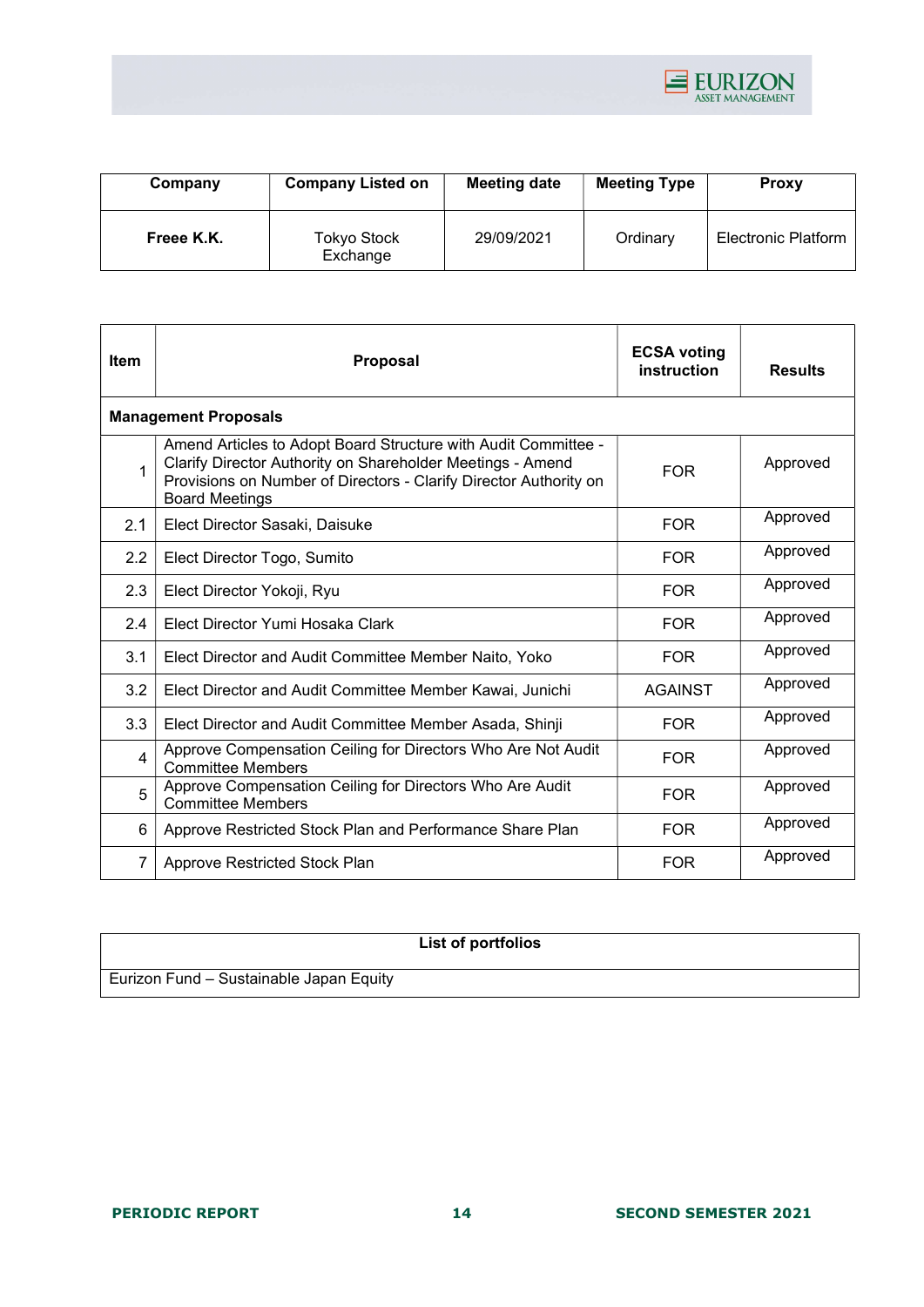

| Company    | <b>Company Listed on</b>   | Meeting date | <b>Meeting Type</b> | <b>Proxy</b>        |
|------------|----------------------------|--------------|---------------------|---------------------|
| NIKE, INC. | New York Stock<br>Exchange | 06/10/2021   | Ordinary            | Electronic Platform |

| Ite<br>m       | <b>Proposal</b>                                                | <b>ECSA voting</b><br>instruction | <b>Results</b> |  |  |
|----------------|----------------------------------------------------------------|-----------------------------------|----------------|--|--|
|                | <b>Management Proposals</b>                                    |                                   |                |  |  |
| 1a.            | Elect Director Alan B. Graf, Jr.                               | <b>FOR</b>                        | Approved       |  |  |
| 1 <sub>b</sub> | Elect Director Peter B. Henry                                  | <b>FOR</b>                        | Approved       |  |  |
| 1c.            | Elect Director Michelle A. Peluso                              | <b>FOR</b>                        | Approved       |  |  |
| 2.             | Advisory Vote to Ratify Named Executive Officers' Compensation | <b>AGAINST</b>                    | Approved       |  |  |
| 3.             | Ratify PricewaterhouseCoopers LLP as Auditors                  | <b>FOR</b>                        | Approved       |  |  |
|                | <b>Shareholder Proposals</b>                                   |                                   |                |  |  |
| 4.             | <b>Report on Political Contributions Disclosure</b>            | <b>FOR</b>                        | Not Approved   |  |  |
| 5.             | Report on Human Rights Impact Assessment                       | <b>FOR</b>                        | Not Approved   |  |  |
| 6.             | Report on Median Gender/Racial Pay Gap                         | <b>FOR</b>                        | Not Approved   |  |  |
| 7.             | Report on Diversity and Inclusion Efforts                      | <b>FOR</b>                        | Not Approved   |  |  |

| List of portfolios                                           |
|--------------------------------------------------------------|
| Eurizon Fund - Equity USA LTE                                |
| Eurizon Alternative Sicav-SIF - Global Asset Allocation Fund |
| Eurizon Fund - Equity World Smart Volatility                 |
| Eurizon Fund - Equity Innovation                             |
| Eurizon Fund - Equity World LTE                              |
| Eurizon Fund - Equity North America LTE                      |
| Eurizon Fund - Equity USA ESG LTE                            |
| Eurizon Investment Sicav - Flexible Multiasset               |
| Eurizon Fund - Equity USA                                    |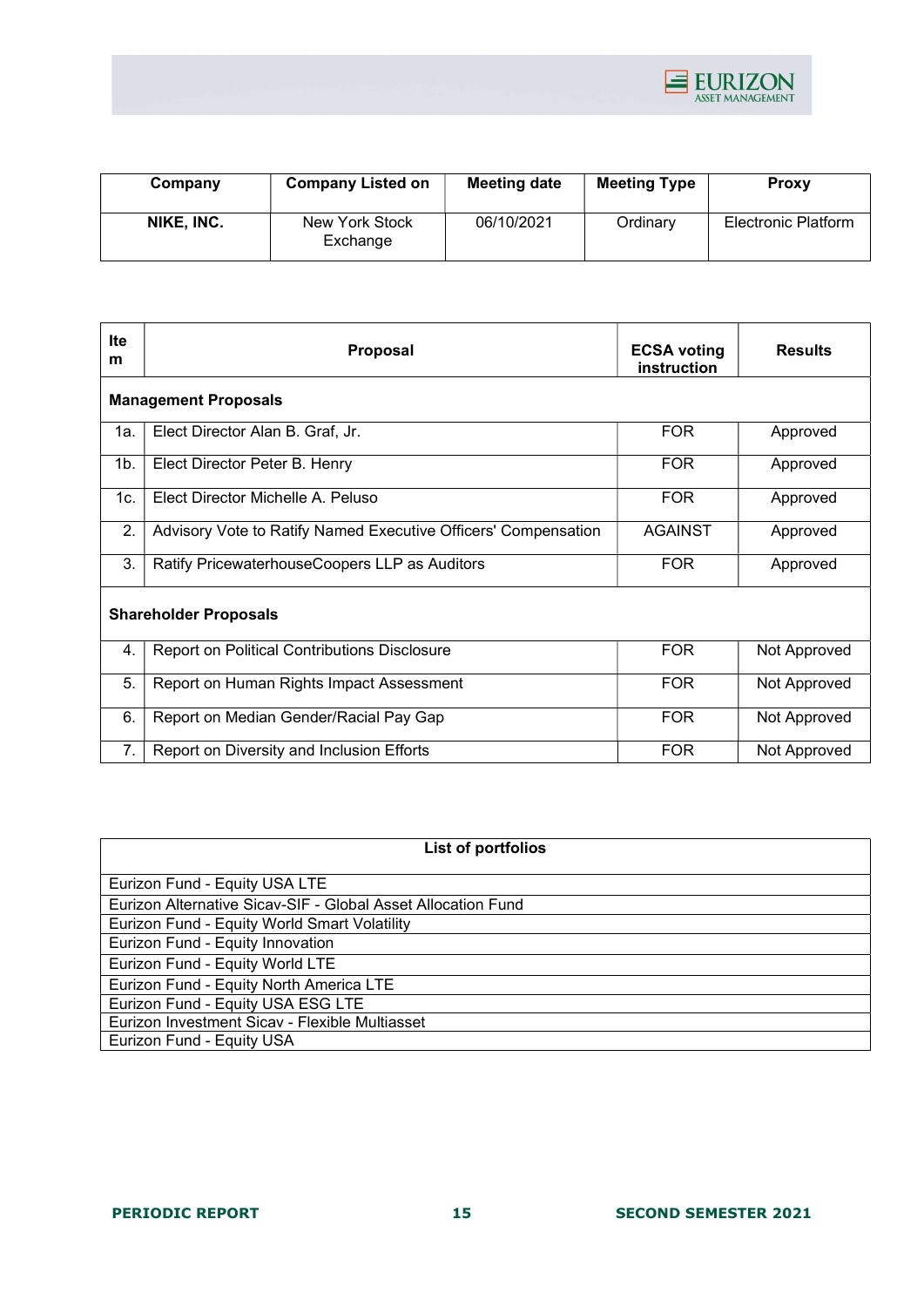

| Company    | <b>Company Listed on</b> | Meeting date | <b>Meeting Type</b> | Proxy               |
|------------|--------------------------|--------------|---------------------|---------------------|
| Tesla Inc. | Nasdaɑ                   | 07/10/2021   | Ordinarv            | Electronic Platform |

| <b>Item</b>                 | <b>Proposal</b>                                                                                                         | <b>ECSA voting</b><br>instruction | <b>Results</b> |
|-----------------------------|-------------------------------------------------------------------------------------------------------------------------|-----------------------------------|----------------|
| <b>Management Proposals</b> |                                                                                                                         |                                   |                |
| 1.1.                        | Elect Director James Murdoch                                                                                            | <b>AGAINST</b>                    | Approved       |
| 1.2.                        | Elect Director Kimbal Musk                                                                                              | <b>AGAINST</b>                    | Approved       |
| 2.                          | Amend Certificate of Incorporation to Reduce Director Terms<br>to Two Years                                             | <b>FOR</b>                        | Not Approved   |
| 3.                          | Eliminate Supermajority Vote Requirements                                                                               | <b>FOR</b>                        | Not Approved   |
| 4.                          | Ratify PricewaterhouseCoopers LLP as Auditors                                                                           | <b>FOR</b>                        | Approved       |
|                             | <b>Shareholder Proposals</b>                                                                                            |                                   |                |
| 5.                          | Declassify the Board of Directors                                                                                       | <b>FOR</b>                        | Approved       |
| 6.                          | Report on Diversity and Inclusion Efforts                                                                               | <b>FOR</b>                        | Approved       |
| 7.                          | Report on Employee Arbitration                                                                                          | <b>FOR</b>                        | Not Approved   |
| 8.                          | Assign Responsibility for Strategic Oversight of Human<br>Capital Management to an Independent Board-Level<br>Committee | <b>FOR</b>                        | Not Approved   |
| 9.                          | Additional Reporting on Human Rights                                                                                    | <b>FOR</b>                        | Not Approved   |

| List of portfolios                                           |
|--------------------------------------------------------------|
| Eurizon Fund - Equity USA LTE                                |
| Eurizon Fund - Equity Innovation                             |
| Eurizon Fund - Equity People                                 |
| Eurizon Fund - Equity World Smart Volatility                 |
| Eurizon Fund - Equity World LTE                              |
| Eurizon Fund - Equity USA                                    |
| Eurizon Fund - Equity USA ESG LTE                            |
| Eurizon Fund - Equity North America LTE                      |
| Eurizon Alternative Sicav-SIF - Global Asset Allocation Fund |
| Eurizon Fund - Sustainable Global Equity                     |
| Eurizon Investment Sicav - Flexible Multiasset               |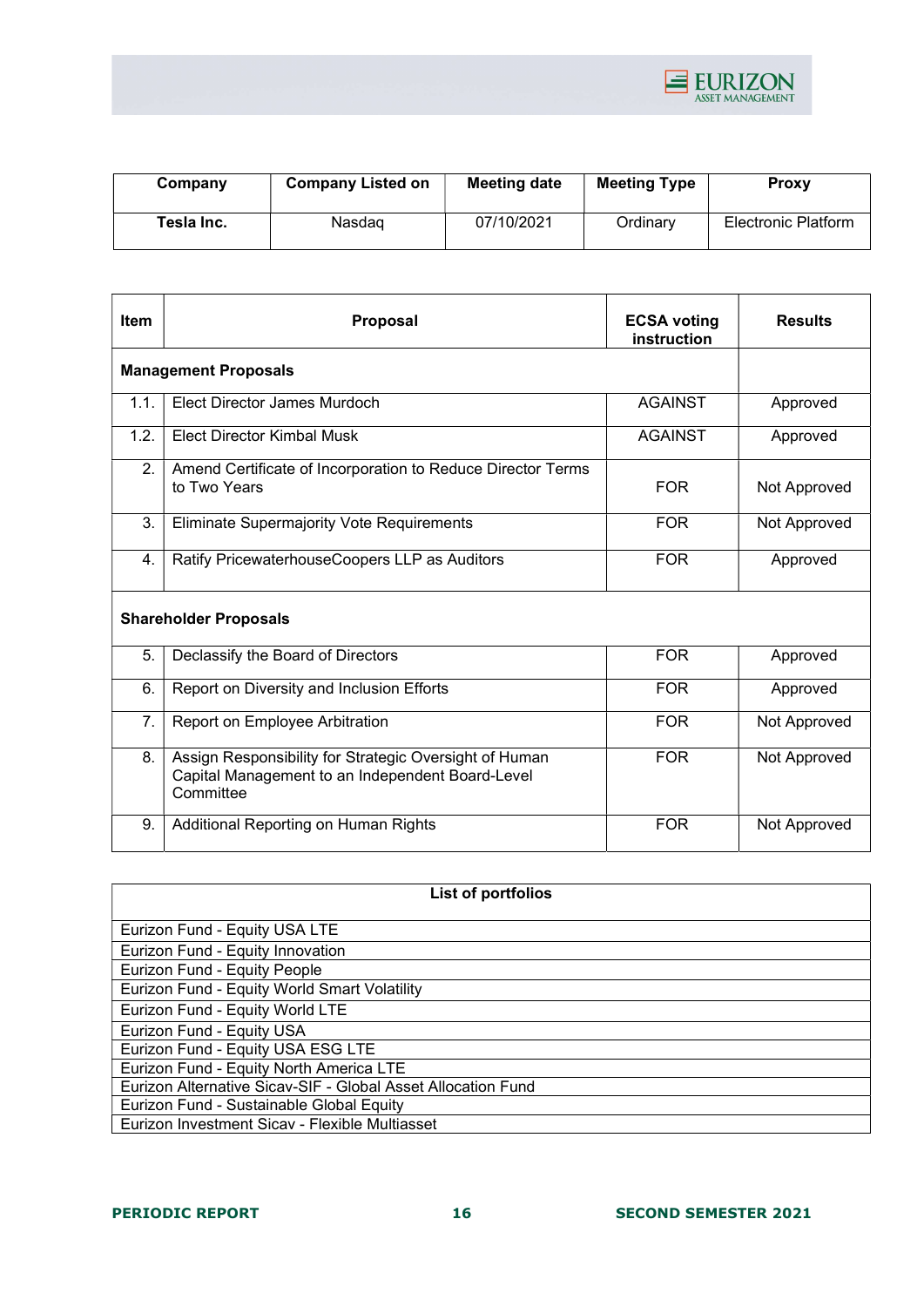

| Company                                | <b>Company Listed on</b>   | <b>Meeting date</b> | <b>Meeting Type</b> | <b>Proxy</b>        |
|----------------------------------------|----------------------------|---------------------|---------------------|---------------------|
| The Procter &<br><b>Gamble Company</b> | New York Stock<br>Exchange | 12/10/2021          | Ordinary            | Electronic Platform |

| Item                         | Proposal                                                                                        | <b>ECSA voting</b><br>instruction | <b>Results</b> |  |  |
|------------------------------|-------------------------------------------------------------------------------------------------|-----------------------------------|----------------|--|--|
|                              | <b>Management Proposals</b>                                                                     |                                   |                |  |  |
| 1а.                          | Elect Director B. Marc Allen                                                                    | <b>FOR</b>                        | Approved       |  |  |
| $1b$ .                       | Elect Director Angela F. Braly                                                                  | <b>AGAINST</b>                    | Approved       |  |  |
| 1c.                          | Elect Director Amy L. Chang                                                                     | <b>FOR</b>                        | Approved       |  |  |
| 1d.                          | Elect Director Joseph Jimenez                                                                   | <b>FOR</b>                        | Approved       |  |  |
| 1e.                          | Elect Director Christopher Kempczinski                                                          | <b>FOR</b>                        | Approved       |  |  |
| 1f                           | Elect Director Debra L. Lee                                                                     | <b>FOR</b>                        | Approved       |  |  |
| 1g.                          | Elect Director Terry J. Lundgren                                                                | <b>FOR</b>                        | Approved       |  |  |
| 1h.                          | Elect Director Christine M. McCarthy                                                            | <b>FOR</b>                        | Approved       |  |  |
| 1i                           | Elect Director Jon R. Moeller                                                                   | <b>FOR</b>                        | Approved       |  |  |
| 1j.                          | Elect Director David S. Taylor                                                                  | <b>FOR</b>                        | Approved       |  |  |
| 1k.                          | Elect Director Margaret C. Whitman                                                              | <b>FOR</b>                        | Approved       |  |  |
| 11.                          | Elect Director Patricia A. Woertz                                                               | <b>FOR</b>                        | Approved       |  |  |
| 2.                           | Ratify Deloitte & Touche LLP as Auditors                                                        | <b>FOR</b>                        | Approved       |  |  |
| 3 <sub>1</sub>               | Advisory Vote to Ratify Named Executive Officers'<br>Compensation                               | <b>FOR</b>                        | Approved       |  |  |
| <b>Shareholder Proposals</b> |                                                                                                 |                                   |                |  |  |
| $\overline{4}$ .             | Adopt a Policy to Include Non-Management Employees as<br><b>Prospective Director Candidates</b> | <b>AGAINST</b>                    | Not Approved   |  |  |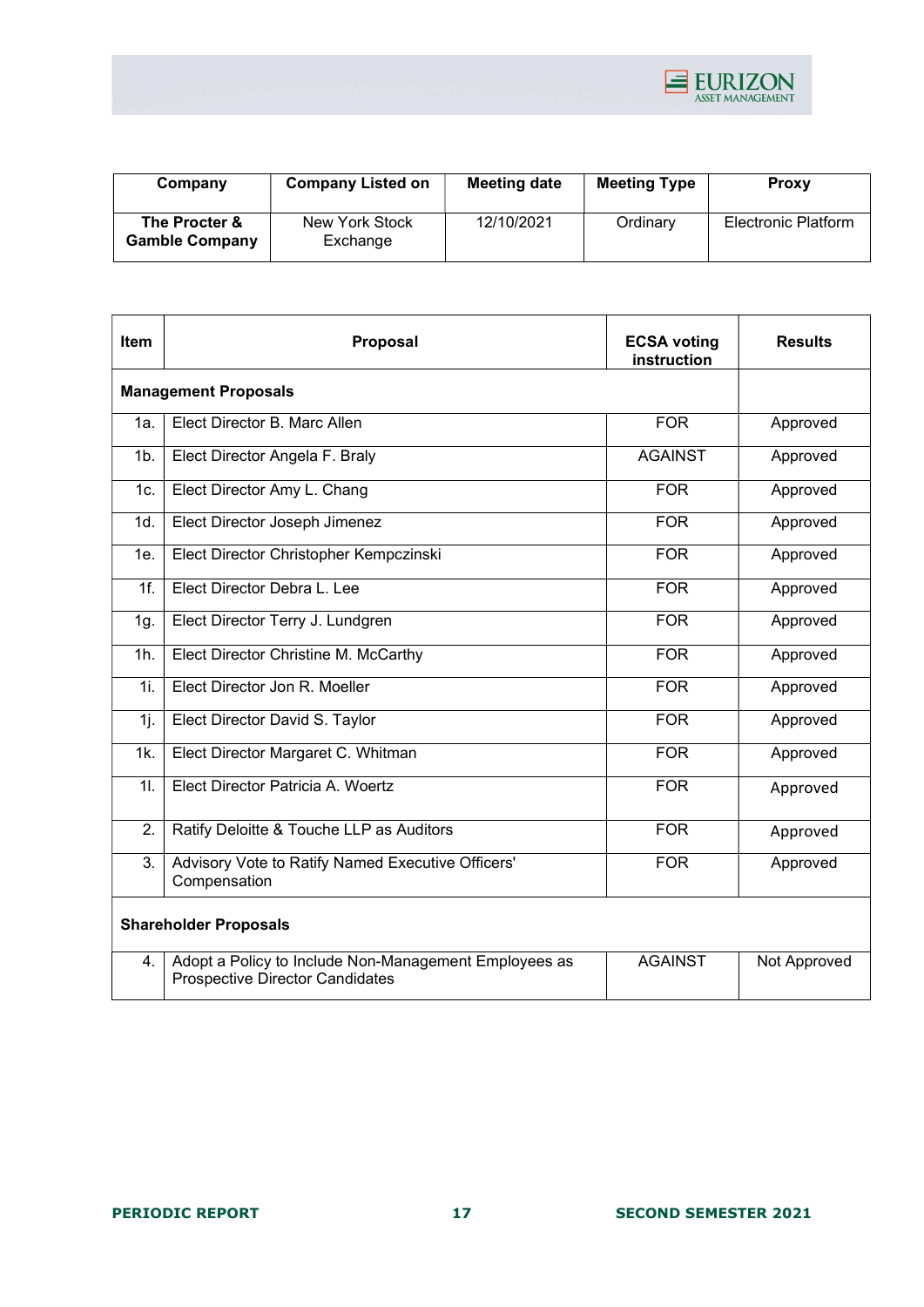

| List of portfolios                                           |
|--------------------------------------------------------------|
| Eurizon Fund - Equity USA                                    |
| Eurizon Investment Sicav - Multiasset Risk Overlay Moderato  |
| Eurizon Investment Sicav - Flexible Multiasset               |
| Eurizon Fund - Equity USA LTE                                |
| Eurizon Fund - Equity World LTE                              |
| Eurizon Fund - Equity World Smart Volatility                 |
| Eurizon Next - Strategia Azionaria ESG                       |
| <b>ISPB LUX SICAV - Dynamic 6</b>                            |
| Eurizon Fund - Sustainable Multiasset                        |
| Eurizon Fund - Equity USA ESG LTE                            |
| Eurizon Fund - Equity North America LTE                      |
| Eurizon Fund - Equity People                                 |
| Eurizon Fund - Sustainable Global Equity                     |
| Eurizon Alternative Sicav-SIF - Global Asset Allocation Fund |
| Eurizon Investment Sicav - Sustainable Equity US             |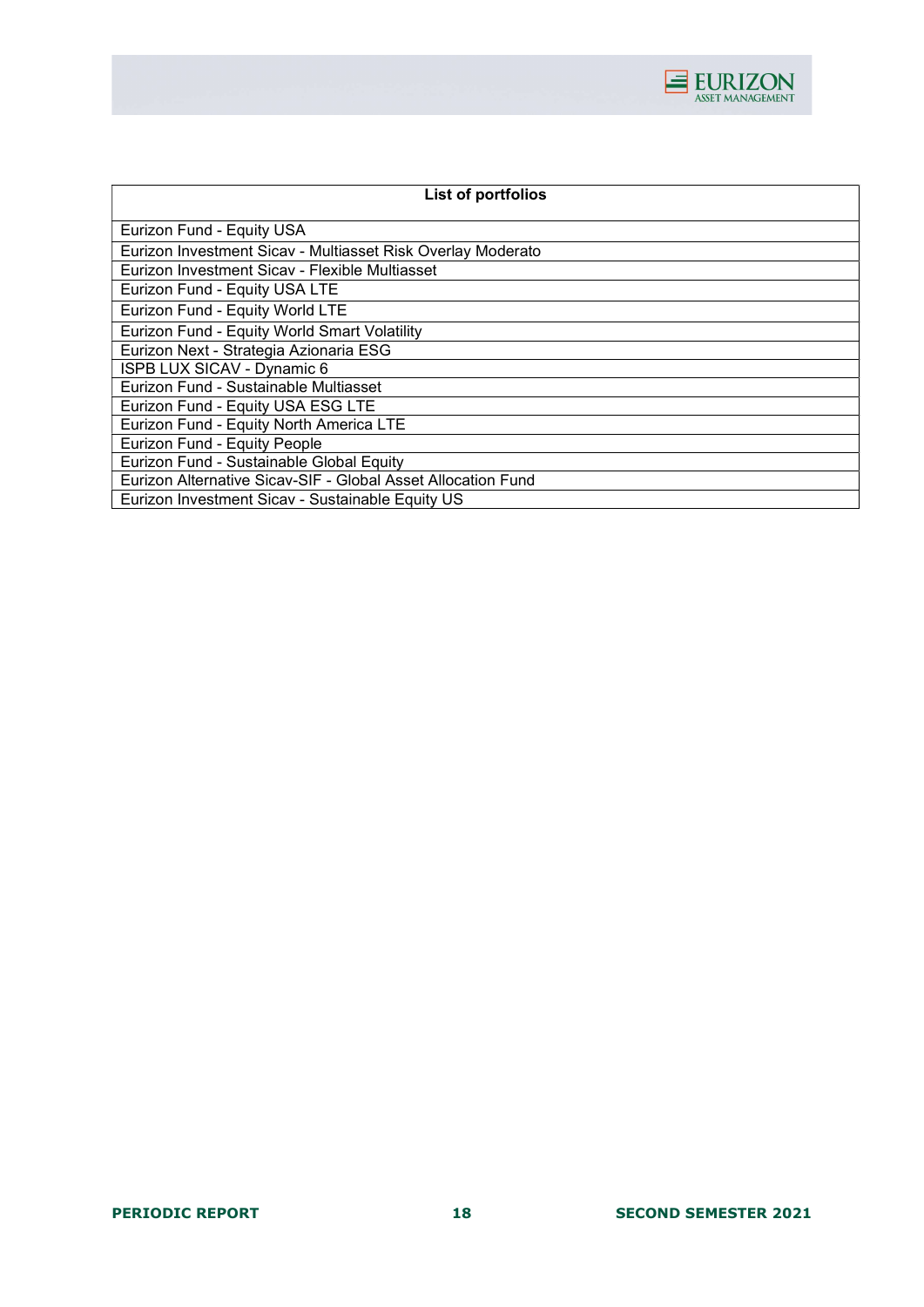

| Company               | <b>Company Listed on</b> | Meeting date | <b>Meeting Type</b> | <b>Proxy</b>               |
|-----------------------|--------------------------|--------------|---------------------|----------------------------|
| <b>Automatic Data</b> | <b>NASDAQ</b>            | 10/11/2021   | Ordinary            | <b>Electronic Platform</b> |
| Processing, Inc.      |                          |              |                     |                            |

| <b>Item</b>     | Proposal                                                          | <b>ECSA voting</b><br>instruction | <b>Results</b> |  |  |
|-----------------|-------------------------------------------------------------------|-----------------------------------|----------------|--|--|
|                 | <b>Management Proposals</b>                                       |                                   |                |  |  |
| 1a.             | Elect Director Peter Bisson                                       | <b>FOR</b>                        | Approved       |  |  |
| 1 <sub>b</sub>  | Elect Director Richard T. Clark                                   | <b>FOR</b>                        | Approved       |  |  |
| 1c.             | Elect Director Linnie M. Haynesworth                              | <b>FOR</b>                        | Approved       |  |  |
| 1d.             | Elect Director John P. Jones                                      | <b>FOR</b>                        | Approved       |  |  |
| 1e <sub>1</sub> | Elect Director Francine S. Katsoudas                              | <b>FOR</b>                        | Approved       |  |  |
| $1f$ .          | Elect Director Nazzic S. Keene                                    | <b>FOR</b>                        | Approved       |  |  |
| 1g.             | Elect Director Thomas J. Lynch                                    | <b>FOR</b>                        | Approved       |  |  |
| 1 <sub>h</sub>  | <b>Elect Director Scott F. Powers</b>                             | <b>FOR</b>                        | Approved       |  |  |
| 1i.             | Elect Director William J. Ready                                   | <b>FOR</b>                        | Approved       |  |  |
| 1j.             | Elect Director Carlos A. Rodriguez                                | <b>FOR</b>                        | Approved       |  |  |
| 1k.             | Elect Director Sandra S. Wijnberg                                 | <b>FOR</b>                        | Approved       |  |  |
| 2.              | Advisory Vote to Ratify Named Executive Officers'<br>Compensation | <b>FOR</b>                        | Approved       |  |  |
| 3.              | Ratify Deloitte & Touche LLP as Auditors                          | <b>FOR</b>                        | Approved       |  |  |
|                 | <b>Shareholder Proposals</b>                                      |                                   |                |  |  |
| 4.              | Report on Workforce Engagement in Governance                      | <b>AGAINST</b>                    | Not Approved   |  |  |

| List of portfolios                             |  |  |  |
|------------------------------------------------|--|--|--|
| Eurizon Fund - Equity USA LTE                  |  |  |  |
| Eurizon Fund - Equity World LTE                |  |  |  |
| Eurizon Investment Sicav - Flexible Multiasset |  |  |  |
| Eurizon Fund - Equity USA ESG LTE              |  |  |  |
| Eurizon Fund - Equity North America LTE        |  |  |  |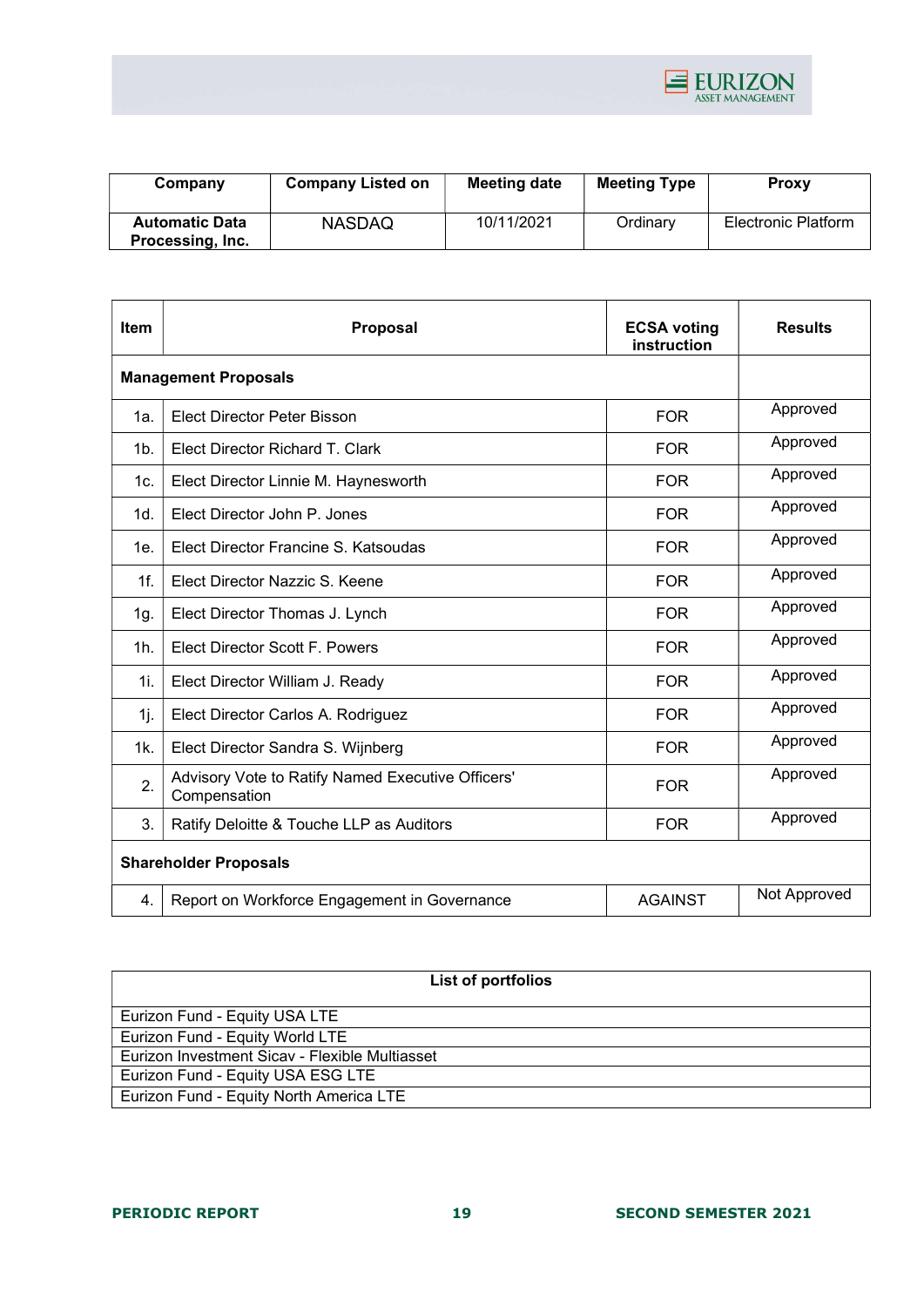

| Company                   | <b>Company Listed on</b> | <b>Meeting date</b> | <b>Meeting Type</b> | <b>Proxy</b>    |
|---------------------------|--------------------------|---------------------|---------------------|-----------------|
| <b>Oracle Corporation</b> | New York Stock           | 10/11/2021          | Ordinary            | Electronic      |
|                           | Exchange                 |                     |                     | <b>Platform</b> |

| Item                         | Proposal                                                          | <b>ECSA voting</b><br>instruction | <b>Results</b>         |  |
|------------------------------|-------------------------------------------------------------------|-----------------------------------|------------------------|--|
| <b>Management Proposals</b>  |                                                                   |                                   |                        |  |
| 1.1                          | Elect Director Jeffrey S. Berg                                    | <b>WHITHOLD</b>                   | Approved               |  |
| 1.2                          | Elect Director Michael J. Boskin                                  | <b>FOR</b>                        | Approved               |  |
| 1.3                          | Elect Director Safra A. Catz                                      | <b>FOR</b>                        | Approved               |  |
| 1.4                          | Elect Director Bruce R. Chizen                                    | <b>WHITHOLD</b>                   | Approved               |  |
| 1.5                          | Elect Director George H. Conrades                                 | <b>WHITHOLD</b>                   | Approved               |  |
| 1.6                          | Elect Director Lawrence J. Ellison                                | <b>FOR</b>                        | Approved               |  |
| 1.7                          | Elect Director Rona A. Fairhead                                   | <b>FOR</b>                        | Approved               |  |
| 1.8                          | Elect Director Jeffrey O. Henley                                  | <b>FOR</b>                        | Approved               |  |
| 1.9                          | Elect Director Renee J. James                                     | <b>FOR</b>                        | Approved               |  |
| 1.10                         | Elect Director Charles W. Moorman, IV                             | <b>WHITHOLD</b>                   | Approved               |  |
| 1.11                         | Elect Director Leon E. Panetta                                    | <b>WHITHOLD</b>                   | Approved               |  |
| 1.12                         | Elect Director William G. Parrett                                 | <b>WHITHOLD</b>                   | Approved               |  |
| 1.13                         | Elect Director Naomi O. Seligman                                  | <b>WHITHOLD</b>                   | Approved               |  |
| 1.14                         | <b>Elect Director Vishal Sikka</b>                                | <b>FOR</b>                        | Approved               |  |
| $\overline{2}$               | Advisory Vote to Ratify Named Executive Officers'<br>Compensation | <b>AGAINST</b>                    | Approved               |  |
| 3                            | Amend Omnibus Stock Plan                                          | <b>AGAINST</b>                    | Approved               |  |
| 4                            | Ratify Ernst & Young LLP as Auditors                              | <b>FOR</b>                        | Approved               |  |
| <b>Shareholder Proposals</b> |                                                                   |                                   |                        |  |
| 5                            | Report on Racial Equity Audit                                     | <b>FOR</b>                        | Not<br>Approved        |  |
| 6                            | Require Independent Board Chair                                   | <b>FOR</b>                        | <b>Not</b><br>Approved |  |
| $\overline{7}$               | <b>Report on Political Contributions</b>                          | <b>AGAINST</b>                    | Not<br>Approved        |  |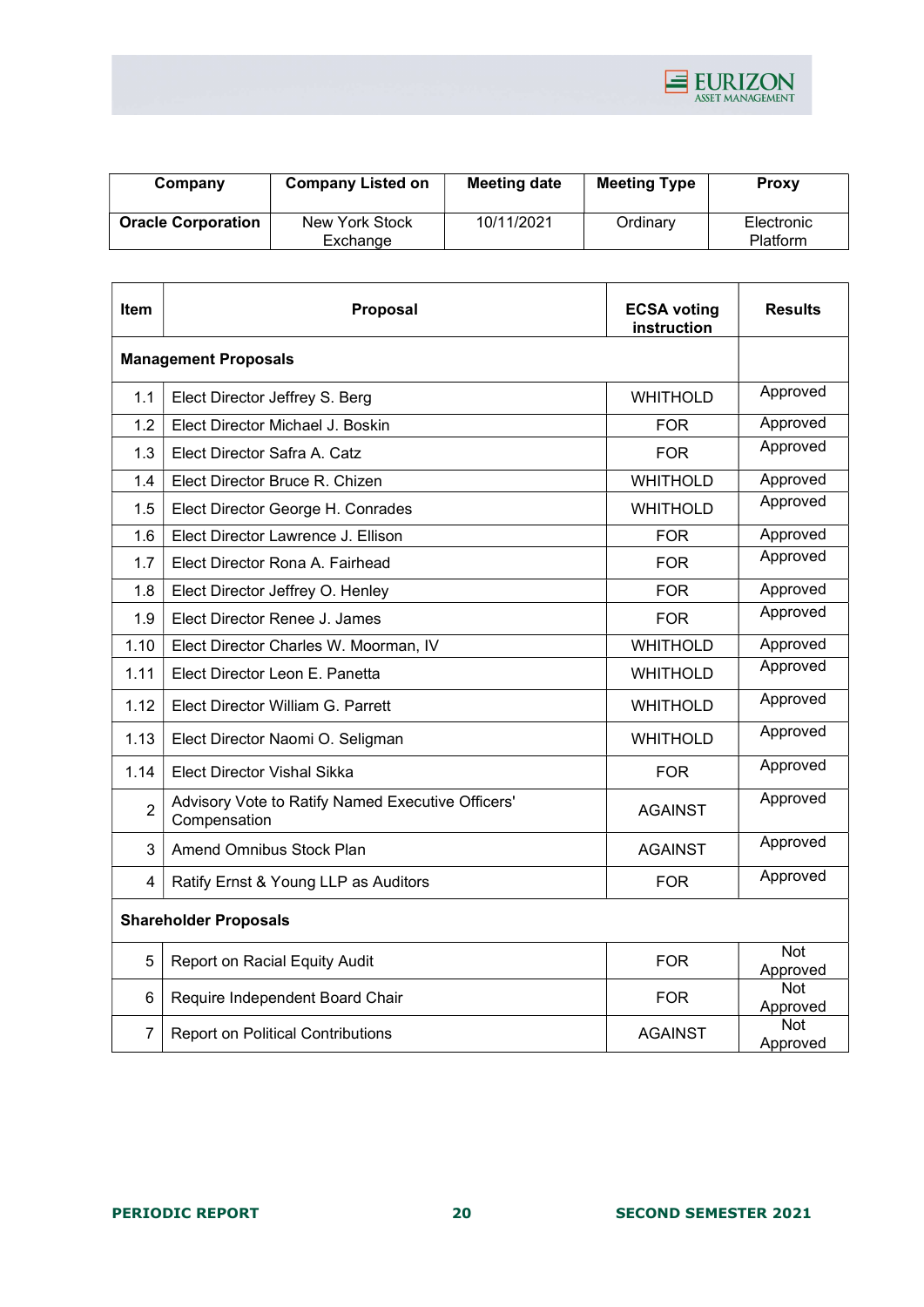

| List of portfolios                                           |
|--------------------------------------------------------------|
| Eurizon Fund - Equity World LTE                              |
| Epsilon Fund - Enhanced Constant Risk Contribution           |
| Eurizon Investment Sicav - Flexible Equity Strategy 3        |
| Eurizon Fund - Equity World Smart Volatility                 |
| Eurizon Investment Sicav - Sustainable Equity US             |
| Eurizon Fund - Conservative Allocation                       |
| Eurizon Fund - Equity USA LTE                                |
| Eurizon Fund - Equity USA                                    |
| Eurizon Investment Sicav - Flexible Multiasset               |
| Eurizon Fund - Azioni Strategia Flessibile                   |
| Eurizon Investment Sicav - Multiasset Risk Overlay Moderato  |
| Eurizon Fund - Equity USA ESG LTE                            |
| ISPB LUX SICAV - Dynamic 6                                   |
| Eurizon Next - Strategia Azionaria ESG                       |
| Eurizon Fund - Sustainable Multiasset                        |
| Eurizon Fund - Flexible US Strategy                          |
| Eurizon Alternative Sicav-SIF - Global Asset Allocation Fund |
| Eurizon Fund - Equity North America LTE                      |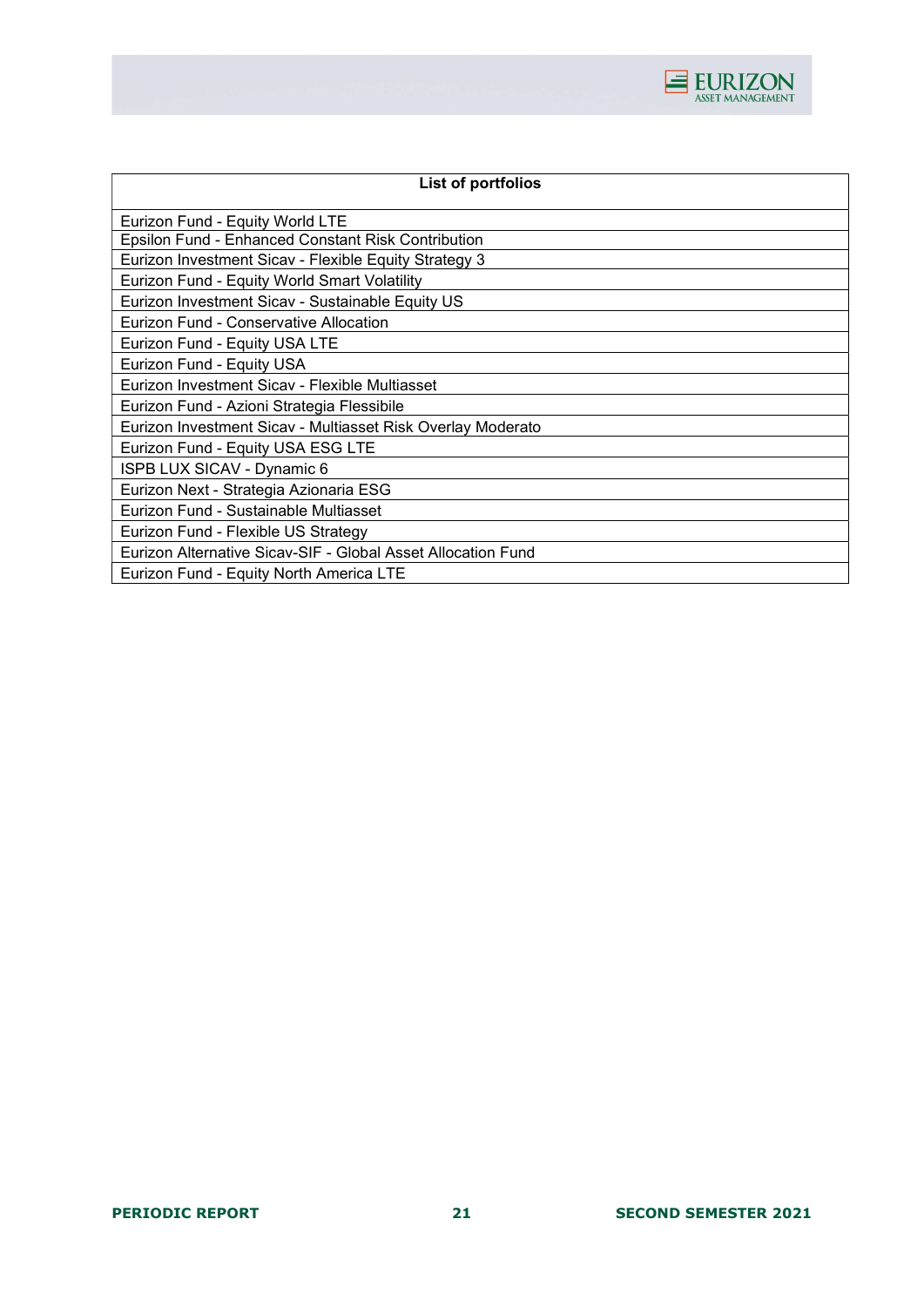

| Company                      | <b>Company Listed on</b>   | <b>Meeting date</b> | <b>Meeting Type</b> | <b>Proxy</b>               |
|------------------------------|----------------------------|---------------------|---------------------|----------------------------|
| <b>The Clorox</b><br>Company | New York Stock<br>Exchange | 17/11/2021          | Ordinary            | <b>Electronic Platform</b> |

| <b>Item</b>                  | Proposal                                                                                        | <b>ECSA voting</b><br>instruction | <b>Results</b> |  |
|------------------------------|-------------------------------------------------------------------------------------------------|-----------------------------------|----------------|--|
| <b>Management Proposals</b>  |                                                                                                 |                                   |                |  |
| 1.1                          | <b>Elect Director Amy Banse</b>                                                                 | <b>FOR</b>                        | Approved       |  |
| 1.2                          | Elect Director Richard H. Carmona                                                               | <b>FOR</b>                        | Approved       |  |
| 1.3                          | Elect Director Spencer C. Fleischer                                                             | <b>FOR</b>                        | Approved       |  |
| 1.4                          | <b>Elect Director Esther Lee</b>                                                                | <b>FOR</b>                        | Approved       |  |
| $1.5\,$                      | Elect Director A. D. David Mackay                                                               | <b>FOR</b>                        | Approved       |  |
| 1.6                          | <b>Elect Director Paul Parker</b>                                                               | <b>FOR</b>                        | Approved       |  |
| 1.7                          | Elect Director Linda Rendle                                                                     | <b>FOR</b>                        | Approved       |  |
| 1.8                          | Elect Director Matthew J. Shattock                                                              | <b>FOR</b>                        | Approved       |  |
| 1.9                          | Elect Director Kathryn Tesija                                                                   | <b>FOR</b>                        | Approved       |  |
| 1.10                         | Elect Director Russell J. Weiner                                                                | <b>FOR</b>                        | Approved       |  |
| 1.11                         | Elect Director Christopher J. Williams                                                          | <b>FOR</b>                        | Approved       |  |
| $\overline{2}$               | Advisory Vote to Ratify Named Executive Officers'<br>Compensation                               | <b>FOR</b>                        | Approved       |  |
| 3                            | Ratify Ernst & Young LLP as Auditors                                                            | <b>FOR</b>                        | Approved       |  |
| 4                            | <b>Amend Omnibus Stock Plan</b>                                                                 | <b>FOR</b>                        | Approved       |  |
| <b>Shareholder Proposals</b> |                                                                                                 |                                   |                |  |
| 5                            | Adopt a Policy to Include Non-Management Employees as<br><b>Prospective Director Candidates</b> | <b>AGAINST</b>                    | Not Approved   |  |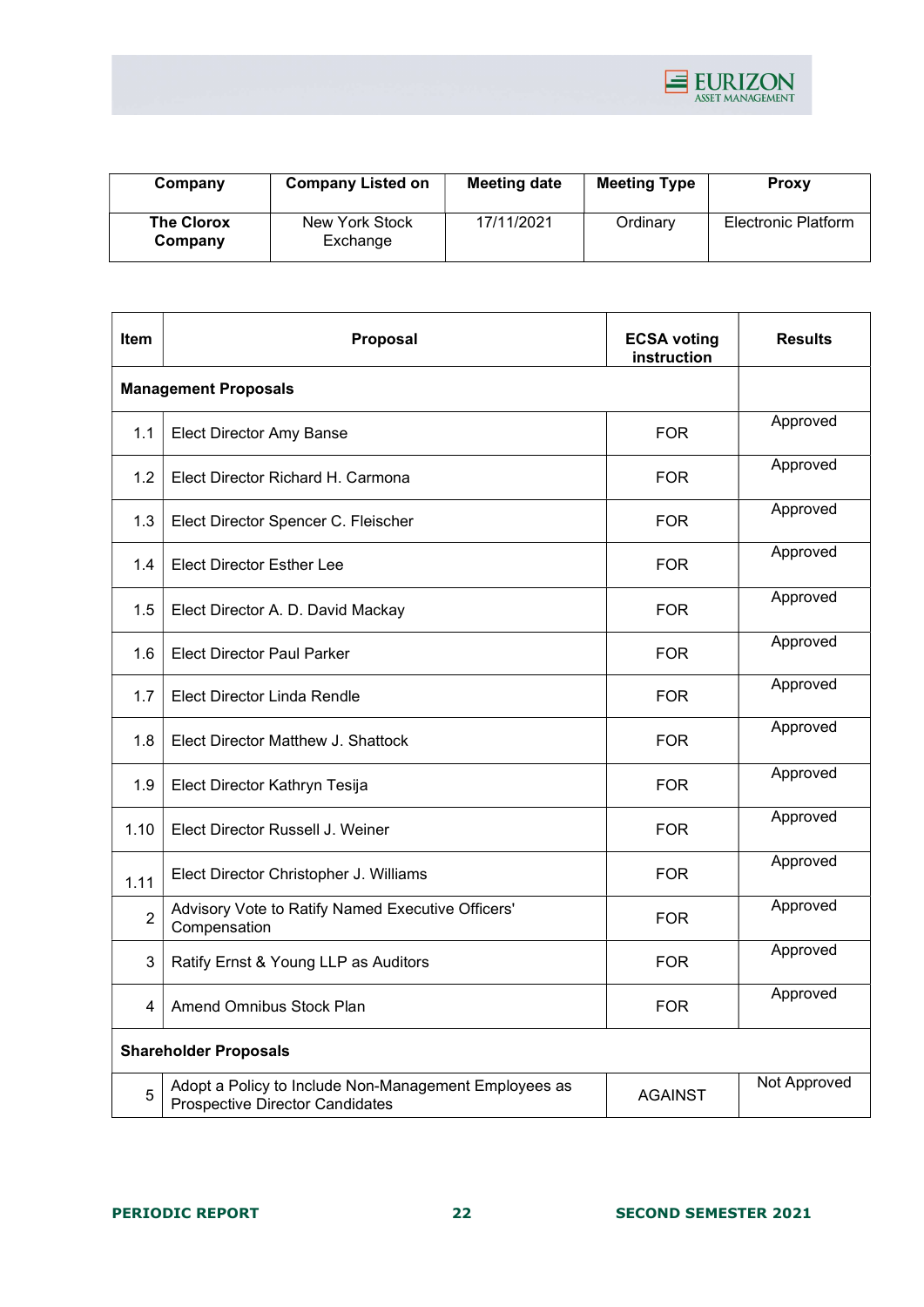

| List of portfolios                                          |
|-------------------------------------------------------------|
| Eurizon Fund - Equity North America LTE                     |
| Eurizon Fund - Equity World Smart Volatility                |
| Epsilon Fund - Enhanced Constant Risk Contribution          |
| Eurizon Fund - Equity USA LTE                               |
| Eurizon Investment Sicav - Multiasset Risk Overlay Moderato |
| Eurizon Investment Sicav - Sustainable Equity US            |
| Eurizon Fund - Equity World LTE                             |
| Eurizon Fund - Equity USA ESG LTE                           |
| Eurizon Next - Strategia Azionaria ESG                      |
| Eurizon Fund - Sustainable Multiasset                       |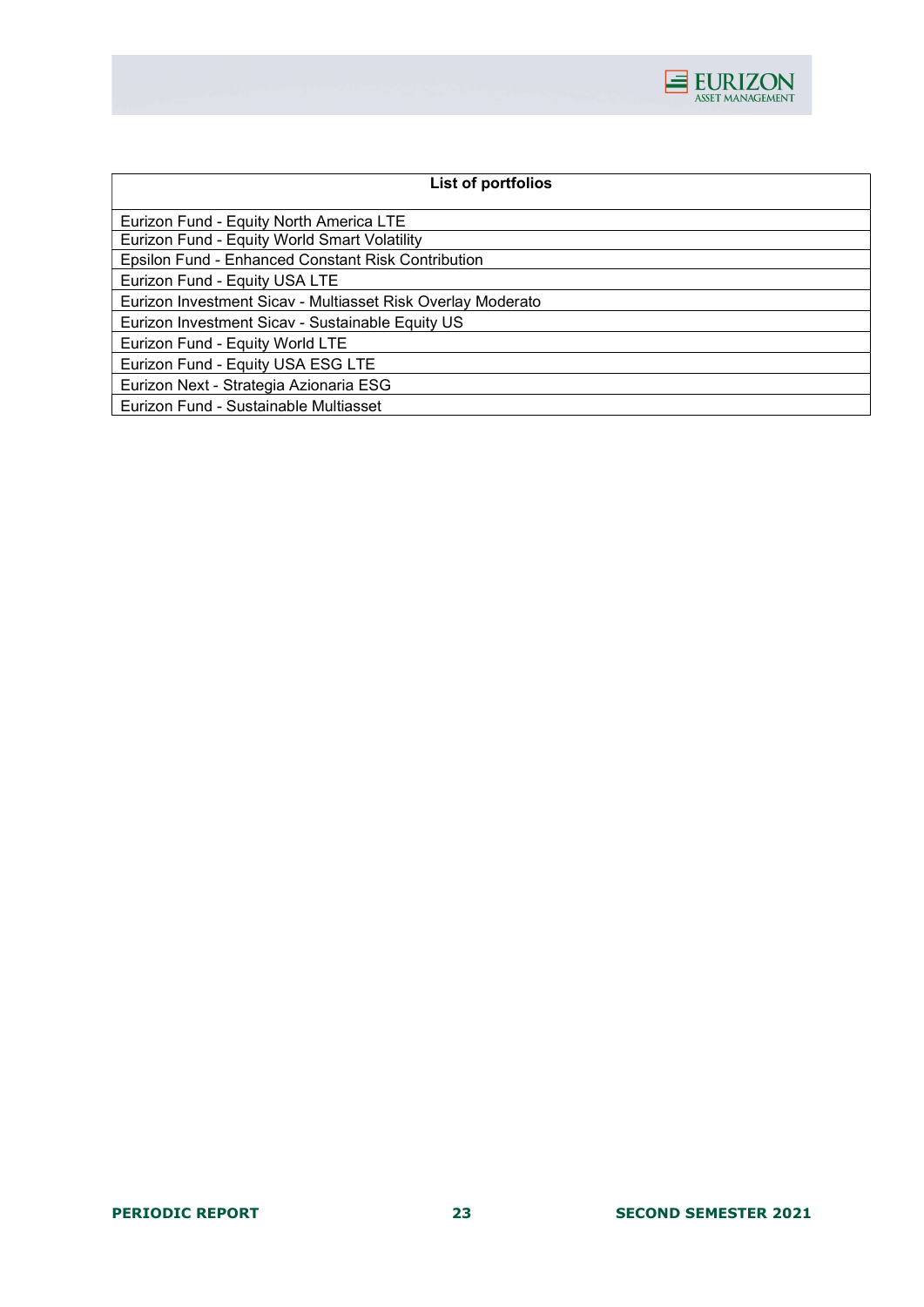

| Company     | <b>Company Listed on</b> | Meeting date | <b>Meeting Type</b> | <b>Proxy</b>        |
|-------------|--------------------------|--------------|---------------------|---------------------|
| SECO S.p.A. | Milan Stock Exchange     | 19/11/2021   | Extraordinary       | Electronic Platform |

| Item | <b>Proposal</b>                                                                              | <b>ECSA voting</b><br>instruction | <b>Results</b> |
|------|----------------------------------------------------------------------------------------------|-----------------------------------|----------------|
|      | <b>Management Proposals</b>                                                                  |                                   |                |
|      | Approve Capital Increase in Connection with the Acquisition<br>of Garz & Fricke Holding GmbH | <b>FOR</b>                        | Approved       |
| 2.   | Approve Capital Increase and Convertible Bond Issuance<br>without Preemptive Rights          | <b>FOR</b>                        | Approved       |

|                                             | List of portfolios |
|---------------------------------------------|--------------------|
| Eurizon Fund - Italian Equity Opportunities |                    |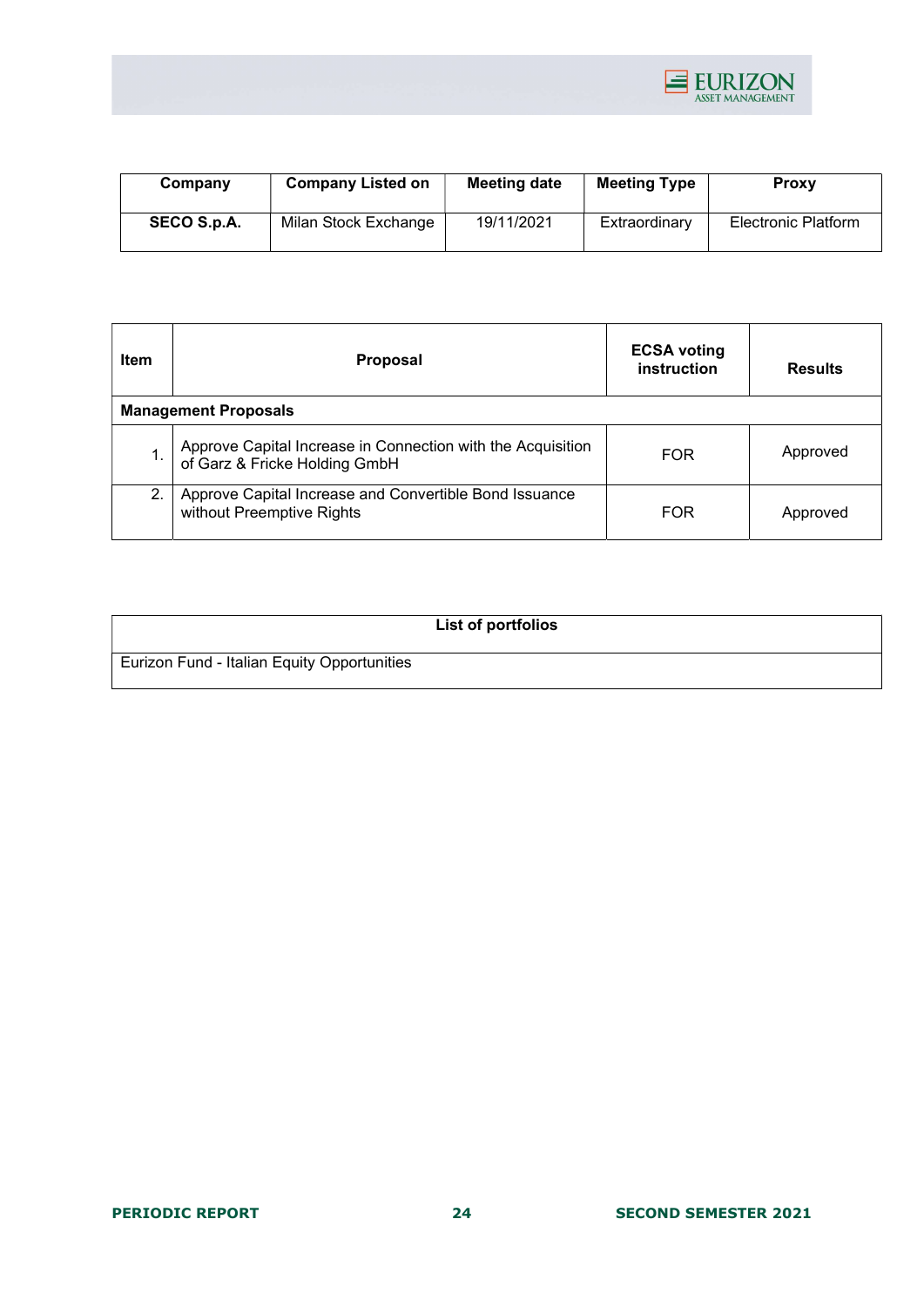

| Company                  | <b>Company Listed on</b>   | <b>Meeting date</b> | <b>Meeting</b><br><b>Type</b> | Proxy                      |
|--------------------------|----------------------------|---------------------|-------------------------------|----------------------------|
| Microsoft<br>Corporation | New York Stock<br>Exchange | 30/11/2021          | Ordinary                      | <b>Electronic Platform</b> |

| Item | Proposal                                                                             | <b>ECSA voting</b><br>instruction | <b>Results</b> |
|------|--------------------------------------------------------------------------------------|-----------------------------------|----------------|
|      | <b>Management Proposals</b>                                                          |                                   |                |
| 1.1  | Elect Director Reid G. Hoffman                                                       | <b>FOR</b>                        | Approved       |
| 1.2  | Elect Director Hugh F. Johnston                                                      | <b>FOR</b>                        | Approved       |
| 1.3  | Elect Director Teri L. List                                                          | <b>FOR</b>                        | Approved       |
| 1.4  | Elect Director Satya Nadella                                                         | <b>FOR</b>                        | Approved       |
| 1.5  | Elect Director Sandra E. Peterson                                                    | <b>FOR</b>                        | Approved       |
| 1.6  | Elect Director Penny S. Pritzker                                                     | <b>FOR</b>                        | Approved       |
| 1.7  | Elect Director Carlos A. Rodriguez                                                   | <b>FOR</b>                        | Approved       |
| 1.8  | Elect Director Charles W. Scharf                                                     | <b>FOR</b>                        | Approved       |
| 1.9  | Elect Director John W. Stanton                                                       | <b>FOR</b>                        | Approved       |
| 1.10 | Elect Director John W. Thompson                                                      | <b>FOR</b>                        | Approved       |
| 1.11 | Elect Director Emma N. Walmsley                                                      | <b>FOR</b>                        | Approved       |
| 1.12 | <b>Elect Director Padmasree Warrior</b>                                              | <b>FOR</b>                        | Approved       |
| 2.   | Advisory Vote to Ratify Named Executive Officers'<br>Compensation                    | <b>FOR</b>                        | Approved       |
| 3.   | Approve Qualified Employee Stock Purchase Plan                                       | <b>FOR</b>                        | Approved       |
| 4.   | Ratify Deloitte & Touche LLP as Auditors                                             | <b>FOR</b>                        | Approved       |
|      | <b>Shareholder Proposals</b>                                                         |                                   |                |
| 5.   | Report on Gender/Racial Pay Gap                                                      | <b>FOR</b>                        | Not Approved   |
| 6.   | Report on Effectiveness of Workplace Sexual Harassment<br>Policies                   | <b>FOR</b>                        | Approved       |
| 7.   | Prohibit Sales of Facial Recognition Technology to All<br><b>Government Entities</b> | <b>FOR</b>                        | Not Approved   |
| 8.   | Report on Implementation of the Fair Chance Business<br>Pledge                       | <b>ABSTAIN</b>                    | Not Approved   |
| 9.   | Report on Lobbying Activities Alignment with Company<br>Policies                     | <b>FOR</b>                        | Not Approved   |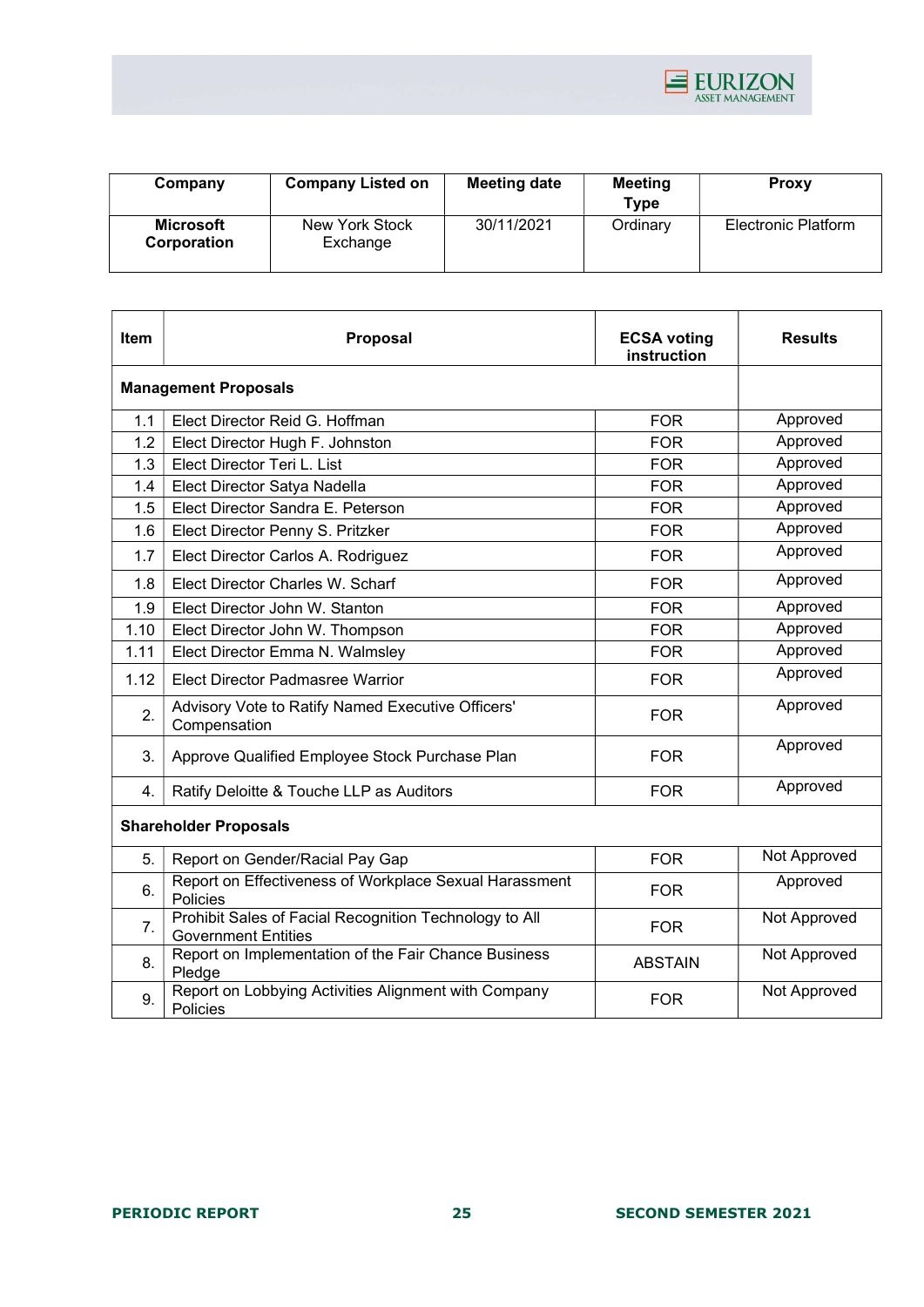

| List of portfolios                                                          |
|-----------------------------------------------------------------------------|
| Eurizon Investment Sicay - Mercurio 3                                       |
| Eurizon Fund- Equity USA LTE                                                |
| Eurizon Investment Sicav - PB Equity US                                     |
| ISPB LUX SICAV - Dynamic 7                                                  |
| Eurizon Fund - Equity USA                                                   |
| Eurizon Next - Strategia Megatrend                                          |
| Institutional Solutions FCP-SIF - Montecuccoli Diversified Multi-Asset Fund |
| Eurizon Investment Sicav - Multiasset Risk Overlay Moderato                 |
| Eurizon Investment Sicav - Flexible Multiasset                              |
| Eurizon Fund - Sustainable Global Equity                                    |
| Eurizon Fund - Equity USA ESG LTE                                           |
| Eurizon Fund - Equity Innovation                                            |
| Eurizon Fund - Equity Planet                                                |
| Institutional Solutions FCP-SIF - Montecuccoli Diversified Multi-Asset Fund |
| Eurizon Fund - Equity World LTE                                             |
| ISPB LUX SICAV - Dynamic 6                                                  |
| Eurizon Fund - Equity North America LTE                                     |
| Eurizon Fund - Equity World Smart Volatility                                |
| Institutional Solutions FCP-SIF - Diversified Allocation Fund 4             |
| Epsilon Fund - Enhanced Constant Risk Contribution                          |
| Eurizon Alternative Sicav-SIF - Global Asset Allocation Fund                |
| Eurizon Fund - Equity People                                                |